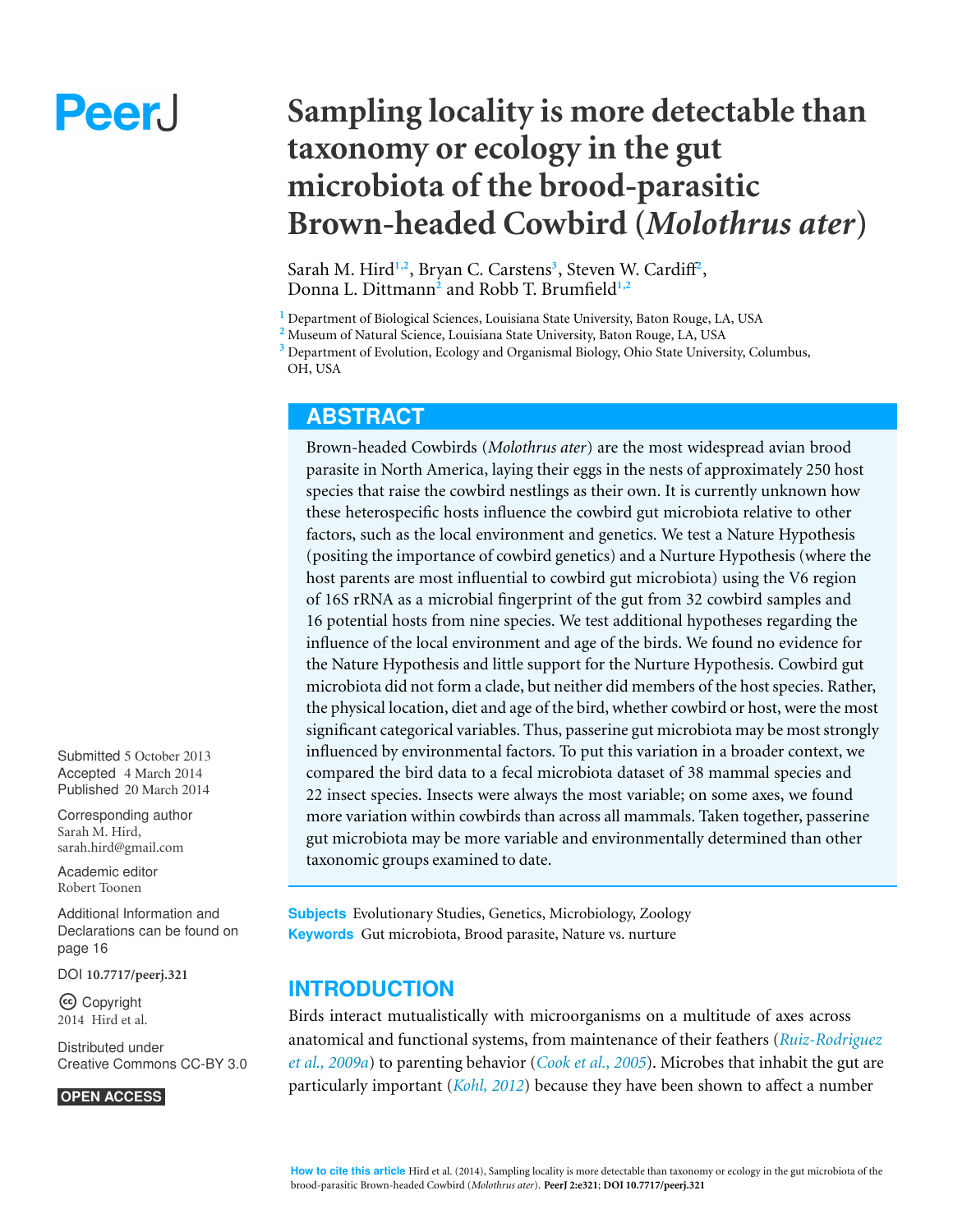of processes, including brain development (*[Heijtz](#page-17-1) [et](#page-17-1) [al.,](#page-17-1) [2011](#page-17-1)*), mate choice (*[Sharon](#page-19-1) [et](#page-19-1) [al.,](#page-19-1) [2010](#page-19-1)*), hybrid speciation (*[Brucker](#page-16-0) [&](#page-16-0) [Bordenstein,](#page-16-0) [2013](#page-16-0)*) and an organism's ability to obtain essential amino acids (*[Gund](#page-17-2) ¨ uz¨ [&](#page-17-2) [Douglas,](#page-17-2) [2009](#page-17-2)*). The number of genes in the gut microbiota can outnumber host genes by several orders of magnitude (*Bäckhed [et](#page-16-1) al.*, *[2005](#page-16-1)*). These genes comprise a vast genetic resource that shares many of the evolutionary pressures of the host yet are also exposed to local selection pressures within the gut (*[Ley,](#page-18-1) [Peterson](#page-18-1) [&](#page-18-1) [Gordon,](#page-18-1) [2006](#page-18-1)*). Despite this biological importance, it is not well understood how the microbiota is assembled.

As in other vertebrates, the gut microbiota of birds are influenced by both genetic and non-genetic factors. *[Banks,](#page-16-2) [Cary](#page-16-2) [&](#page-16-2) [Hogg](#page-16-2) [\(2009\)](#page-16-2)* found genetic distance between conspecific Adelie penguin individuals (*Pygoscelis adeliae*) was the most significant correlate to fecal microbiota, with no correlation to physical distance. *[Dewar](#page-17-3) [et](#page-17-3) [al.](#page-17-3) [\(2013\)](#page-17-3)* found that the major phyla in the feces of four species of penguin clustered by taxonomic group. However, they noted some overlap between the species, and the underlying cause of the clustering was not determined. Other studies have found that non-genetic factors, such as geography and age, are most important in structuring the microbiota. *[Klomp](#page-18-2) [et](#page-18-2) [al.](#page-18-2) [\(2008\)](#page-18-2)* used five bacterial taxa in a discriminant function analysis to correctly assign geographic origin to Spotted Towhee individuals (*Pipilo maculatus*). Hoatzins (*Opisthocomus hoazin*) exhibit population level differentiation in their crop microbiota, although this may be attributable to diet, local environment or genetics (*[Godoy-Vitorino](#page-17-4) [et](#page-17-4) [al.,](#page-17-4) [2012](#page-17-4)*). Hoatzins also show age related effects on their crop microbiota (*[Godoy-Vitorino](#page-17-5) [et](#page-17-5) [al.,](#page-17-5) [2010](#page-17-5)*), which has also been found in Black-legged Kittiwakes, *Rissa tridactyla* (*[van](#page-20-0) [Dongen](#page-20-0) [et](#page-20-0) [al.,](#page-20-0) [2013](#page-20-0)*).

Avian brood parasites offer a unique natural system to investigate these processes because vertical (genetic or phylogenetic) and horizontal (environmental or ecological) transmission of microbes are naturally decoupled. Instead of building nests and raising their young, brood parasites lay their eggs in the nests of suitable brood hosts, thus leaving brood hosts to invest reproductive resources in the parasitic young instead of their own. Direct transmission of gut microbes from the brood host to the brood parasite is possible because altricial bird species feed their nestling and fledgling young by placing food directly in the mouth of young, either from their bills or by regurgitating from their crops (which the young eat out of the parent's mouth). A study of brood parasitic cuckoos (Cuculidae) found significant differentiation of the gut microbiota between the brood parasite young and their nest mates (*[Ruiz-Rodriguez](#page-19-2) [et](#page-19-2) [al.,](#page-19-2) [2009b](#page-19-2)*), indicating that the microbiota of young is inherited from their biological parents. In contrast, a cross-fostering experiment of two tit species (Parulidae), neither of which are brood parasites, found that heterospecific young raised within the same nest had more similar microbiota than was found between biological siblings raised in separate nests (*[Lucas](#page-18-3) [&](#page-18-3) [Heeb,](#page-18-3) [2005](#page-18-3)*).

Here, we present the first comparative study of gut microbiota in the Brown-headed Cowbirds (*Molothrus ater*, hereinafter cowbirds), a generalist brood-parasitic species in the order Passeriformes. Without any particular egg mimicry, cowbirds parasitize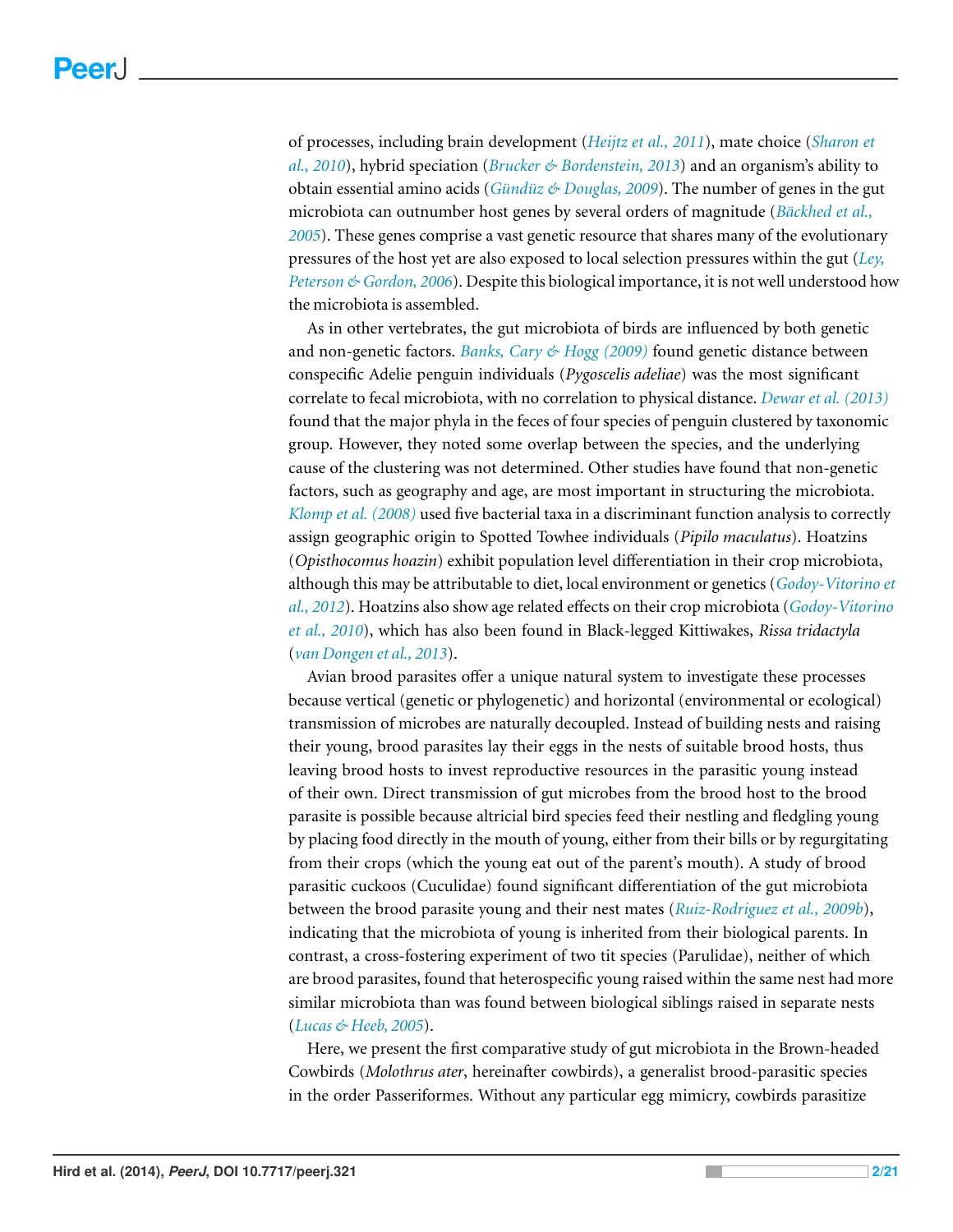approximately 250 passerine species in North America (*[Lowther,](#page-18-4) [1993](#page-18-4)*; *[Lowther,](#page-18-5) [2013](#page-18-5)*). They have evolved many adaptations for this lifestyle. An unusually good immune system prepares them for development in a variety of environments (*[Hahn](#page-17-6) [&](#page-17-6) [Smith,](#page-17-6) [2011](#page-17-6)*; *[Hahn](#page-17-7) [&](#page-17-7) [Reisen,](#page-17-7) [2011](#page-17-7)*), flexibility in egg laying behavior gives the cowbird control over when and where to lay eggs (*[Woolfenden](#page-20-1) [et](#page-20-1) [al.,](#page-20-1) [2003](#page-20-1)*), tolerance of host nestlings increases host parent feeding (*[Kilner,](#page-18-6) [Madden](#page-18-6) [&](#page-18-6) [Hauber,](#page-18-6) [2004](#page-18-6)*), a relatively large gape width and quick growth rate allow them to outcompete nest mates for resources (*[Ortega](#page-19-3) [&](#page-19-3) [Cruz,](#page-19-3) [1992](#page-19-3)*) and thick eggshells protect the egg from puncture ejection by brood hosts (*[Spaw](#page-19-4) [&](#page-19-4) [Rohwer,](#page-19-4) [1987](#page-19-4)*).

Our primary goal was to evaluate several hypotheses concerning how the cowbird gut microbiota is structured, using data from high-throughput sequencing of a single "universal" bacterial marker (*[Clarridge](#page-17-8) [III,](#page-17-8) [2004](#page-17-8)*) in 32 cowbirds and individuals from 9 species parasitized by cowbirds. Because few comparative gut microbiota studies have included birds, we put the variation contained within our samples in the larger context of mammal and insect guts as well.

Importantly, the samples used in this study were not collected with this particular study in mind; a secondary goal of the study was to assess to what extent microbial data can be gathered from museum specimens and then used to address novel questions. Given the recent interest in the importance of microbiota on host organisms' general health (*[Claesson](#page-16-3) [et](#page-16-3) [al.,](#page-16-3) [2012](#page-16-3)*; *[Clementeet](#page-17-9) [al.,](#page-17-9) [2012](#page-17-9)*; *[Sekirov](#page-19-5) [et](#page-19-5) [al.,](#page-19-5) [2010](#page-19-5)*) and evolution (*[Brucker](#page-16-0) [&](#page-16-0) [Bordenstein,](#page-16-0) [2013](#page-16-0)*; *[Zilber-Rosenberg](#page-20-2) [&](#page-20-2) [Rosenberg,](#page-20-2) [2008](#page-20-2)*; *[Sharon](#page-19-1) [et](#page-19-1) [al.,](#page-19-1) [2010](#page-19-1)*), suitably collected and preserved museum specimens could provide a novel source of samples for investigators.

#### **Hypotheses**

The four hypotheses we evaluated concerning the structuring of cowbird microbiota are not mutually exclusive. The Nature Hypothesis posits that cowbird gut microbiota are determined predominantly by their biological cowbird parents [\(Fig. 1A\)](#page-3-0), with the brood host contributing little to the microbiota of the cowbird young. The Nature Hypothesis would be corroborated if we found that the gut microbiota of cowbird samples are most similar to those of other cowbirds, rather than to the microbiota of brood host species. Under the alternative Nurture Hypothesis, the brood host exerts the most influence on its brood's gut microbiota, regardless of its genetic relationship to them [\(Fig. 1B\)](#page-3-0). This hypothesis predicts that the microbiota of each cowbird should be more similar to that of its brood host species than to other cowbirds. The Nurture Hypothesis would be supported if clusters of cowbird and brood host individuals having similar gut microbiota are detected.

The Environment Hypothesis [\(Fig. 1C\)](#page-3-0) posits that the local environment (e.g., climate, flora, fauna, etc.) accounts for similarity of gut microbiota. It predicts that the microbiota of birds in closer geographic proximity will be most similar, despite their genetic background, ecology or evolutionary history. Finally, cowbirds may have different gut microbiota assemblages at different life stages (the Convergence Hypothesis, [Fig. 1D\)](#page-3-0). One prediction is that younger cowbirds have a more diverse microbiota assemblage that is able to utilize a variety of diets but which converges to a stable cowbird-like microbiota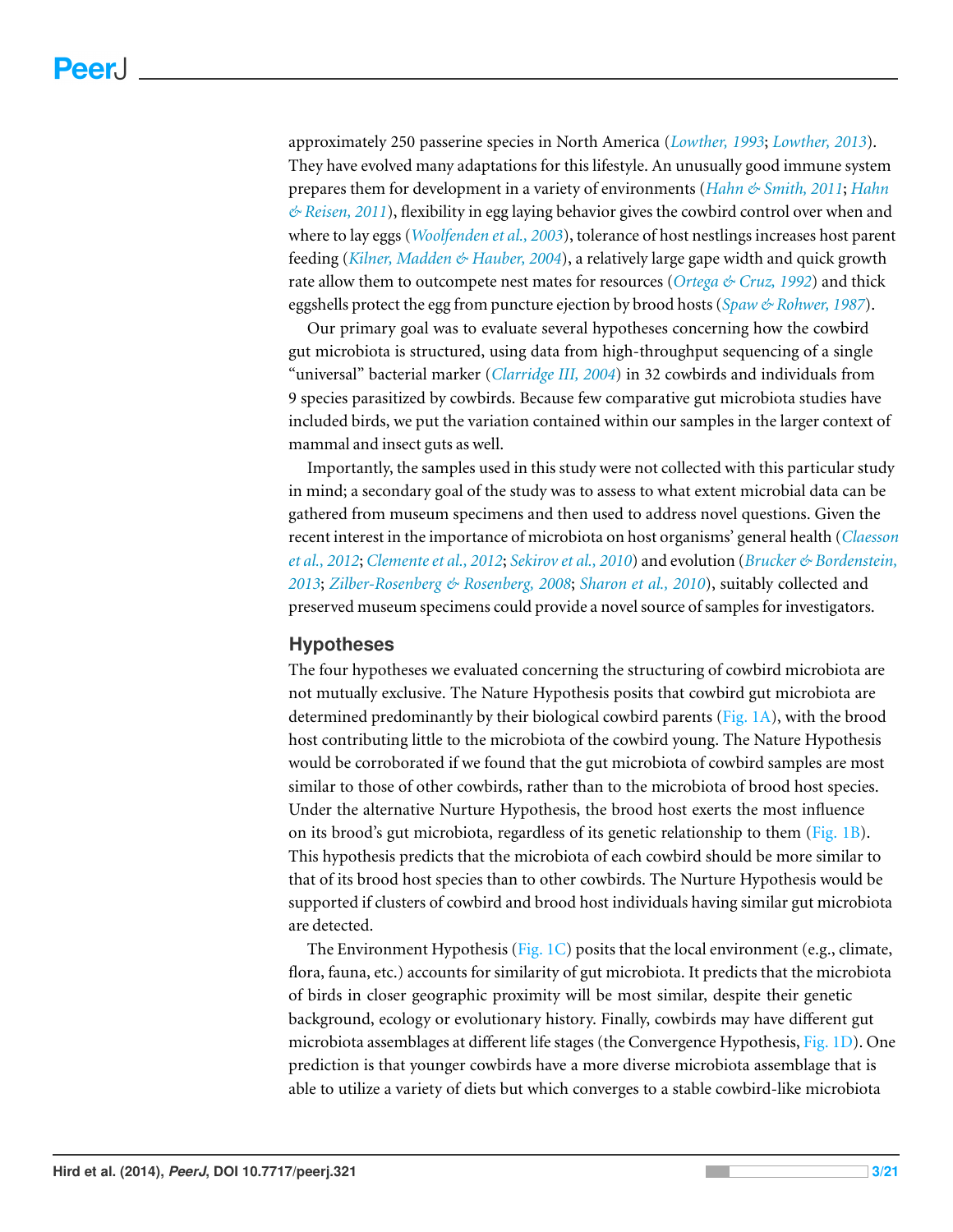<span id="page-3-0"></span>

**Figure 1 Diagrams of how the data could support the major hypotheses.** Diagrams of how the data could support the major hypotheses through dendrograms (top row) and principle coordinates analyses (bottom row), using four (fictional) cowbird microbiota samples (C01–C04) and four host species (H01–H04). (A) Cowbird microbiota may be most closely related to other cowbirds, despite their host species, the "Nature Hypothesis". (B) Cowbird microbiota may most closely resemble their host microbiota, the "Nurture Hypothesis". (C) Local factors may determine the gut microbiota, causing birds from different localities (LA vs. CA) to be most similar. (D) Cowbird microbiota may shift between being host-like when they are juveniles (JV) and cowbird-like when they are mature (AD), the "Convergence Hypothesis".

as the cowbirds mature. This will be supported if the microbiota of adult cowbirds form their own clade (to the exclusion of the juveniles) or if the gut microbiota of juveniles are taxonomically more diverse than adults. ("Juvenile" is defined here as an individual having the combination of juvenile plumage, a completely unossified cranium, presence of a Bursa of Fabricius and undeveloped gonads.)

# **MATERIALS AND METHODS**

#### **Sampling**

We sampled from birds available in the LSU Museum of Natural Science's Collection of Genetic Resources for this investigation, including 32 cowbirds (Icteridae: *Molothrus ater*) from Louisiana (LA, near Baton Rouge) and California (CA, near Weldon) and 16 individuals from nine known parasitized passerine species, all but one from LA [\(Table 1,](#page-4-0) more detailed specimen information in [Table](http://dx.doi.org/10.7717/peerj.321/supp-1) [S1\)](http://dx.doi.org/10.7717/peerj.321/supp-1): Northern Cardinal (Cardinalidae: *Cardinalis cardinalis*), House Finch (Fringillidae: *Haemorhous mexicanus*), Orchard Oriole (Icteridae: *Icterus spurius*), Indigo Bunting (Cardinalidae: *Passerina cyanea*), Blue-gray Gnatcatcher (Polioptilidae: *Polioptila caerulea*), Prothonotary Warbler (Parulidae: *Protonotaria citrea*), Carolina Wren (Troglodytidae: *Thryothorus ludovicianus*), White-eyed Vireo (Vireonidae: *Vireo griseus*), Hooded Warbler (Parulidae: *Setophaga citrina*). Birds were collected under a general collection permit for another project (USFWS scientific collecting permit MB679782; LDFW permit LNHP-13-032) and frozen within two hours of their collection. Throughout the manuscript, individuals are identified by their common names and an individual identifying number. One individual (NorthernCardinal4) served as a replicate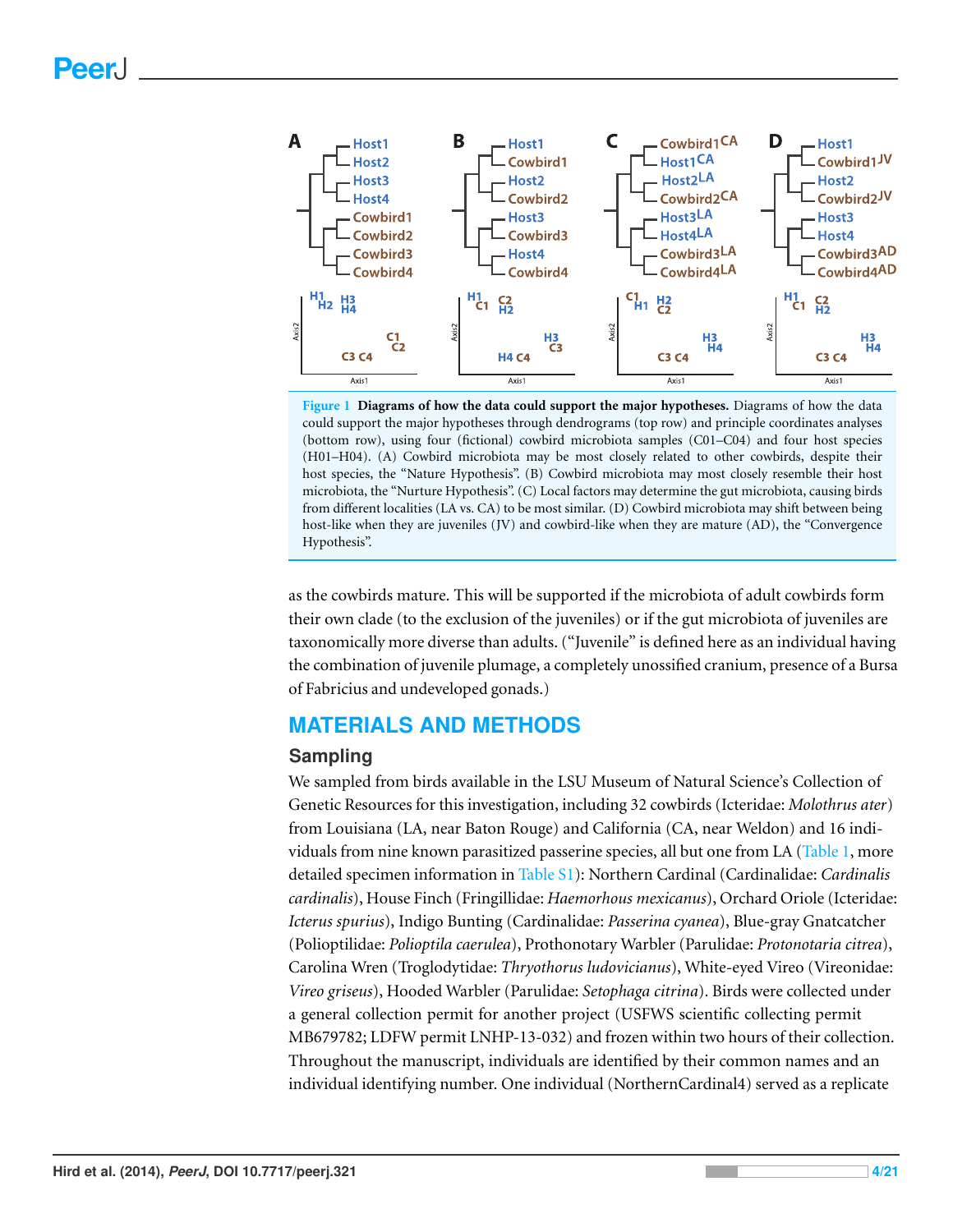|                       | California |                | Louisiana        |              | <b>Totals</b>  | Parasitism rate (%) |
|-----------------------|------------|----------------|------------------|--------------|----------------|---------------------|
|                       | JV         | AD             | JV               | AD           |                |                     |
| Northern Cardinal     | $\Omega$   | $\overline{0}$ | 2                | 2            | $\overline{4}$ | $2.7 - 100$         |
| House Finch           |            | $\overline{0}$ | $\boldsymbol{0}$ | $\mathbf{0}$ | $\mathbf{1}$   | $0 - 58.3$          |
| Orchard Oriole        | $\Omega$   | $\Omega$       | $\mathbf{0}$     | 2            | $\overline{2}$ | $6.7 - 100$         |
| Brown-headed Cowbird  | 11         | 1              | 8                | 12           | 32             | N/A                 |
| Indigo Bunting        | $\Omega$   | $\overline{0}$ | $\mathbf{0}$     | $\mathbf{1}$ | $\mathbf{1}$   | $0 - 71.4$          |
| Blue-gray Gnatcatcher | $\Omega$   | $\overline{0}$ | 2                | $\mathbf{0}$ | $\overline{2}$ | $0 - 75.9$          |
| Prothonotary Warbler  | $\Omega$   | $\Omega$       | $\mathbf{1}$     | $\mathbf{1}$ | $\overline{2}$ | $6.7 - 20.9$        |
| Carolina Wren         | $\Omega$   | $\Omega$       | $\mathbf{1}$     | 1            | $\overline{2}$ | $0 - 33$            |
| White-eyed Vireo      | $\Omega$   | $\Omega$       | $\Omega$         | $\mathbf{1}$ | $\mathbf{1}$   | 40                  |
| Hooded Warbler        | $\Omega$   | $\Omega$       | $\theta$         | 1            | 1              | No data             |
| Totals                | 12         | $\mathbf{1}$   | 14               | 21           |                |                     |

<span id="page-4-0"></span>**Table 1 Sample and species information.** Number of individuals from each locality, adult (AD)/juvenile (JV) status and rate of Brown-headed cowbird parasitism (*[Ortega,](#page-19-6) [1998](#page-19-6)*) for each species.

to assess PCR/sequencing bias; these samples are identified as NorthernCardinal4.1 and NorthernCardinal4.2 and bring the total number of samples to 49.

#### **DNA extraction, amplification, sequencing and quality control**

The entire digestive tract was removed when the bird was thawed for museum specimen preparation. Total DNA was immediately extracted from the contents of the large intestine, halfway between the ceca and cloaca, using a QIAamp DNA Stool Mini Kit (QIAGEN). Following *[Gloor](#page-17-10) [et](#page-17-10) [al.](#page-17-10) [\(2010\)](#page-17-10)*, we used combinatoric primers and massive multiplexing of PCR amplicons for sequencing on one lane of an Illumina Hi-Seq. This method uses paired-end sequencing technology to generate pairs of sequences with 100% overlap across variable region 6 (V6) of the 16S component of rRNA; primer sequences align to positions 967–985 and 1078–1061 on *Escherichia coli* 16S rRNA (*[Glooret](#page-17-10) [al.,](#page-17-10) [2010](#page-17-10)*).

We used several measures of sequence quality control. First, both reads of a given pair had to match across 100% of the bases. The pairs also must have no errors in tag sequence or priming sequence. We used the B (*[Huber,](#page-18-7) [Faulkner](#page-18-7) [&](#page-18-7) [Hugenholtz,](#page-18-7) [2004](#page-18-7)*) function within the MOTHUR program (*[Schloss](#page-19-7) [et](#page-19-7) [al.,](#page-19-7) [2009](#page-19-7)*) to identify and discard potentially chimeric sequences. Finally, we used MOTHUR to discard sequences that did not blast to the domain Bacteria. The reads passing these filters were included in the final dataset.

#### **Clustering analyses**

Individuals were partitioned into four datasets in order to test the hypotheses outlined above: *All Birds* (*N* = 49), *All Louisiana Birds* (*N* = 35), *Cowbirds Only* (*N* = 32), *Hosts*  $Only (N = 17).$ 

The microbial ecology package QIIME (*[Caporaso](#page-16-4) [et](#page-16-4) [al.,](#page-16-4) [2010](#page-16-4)*) was used for the following analyses. First, the reads were assigned to phylotypes at 97% sequence similarity because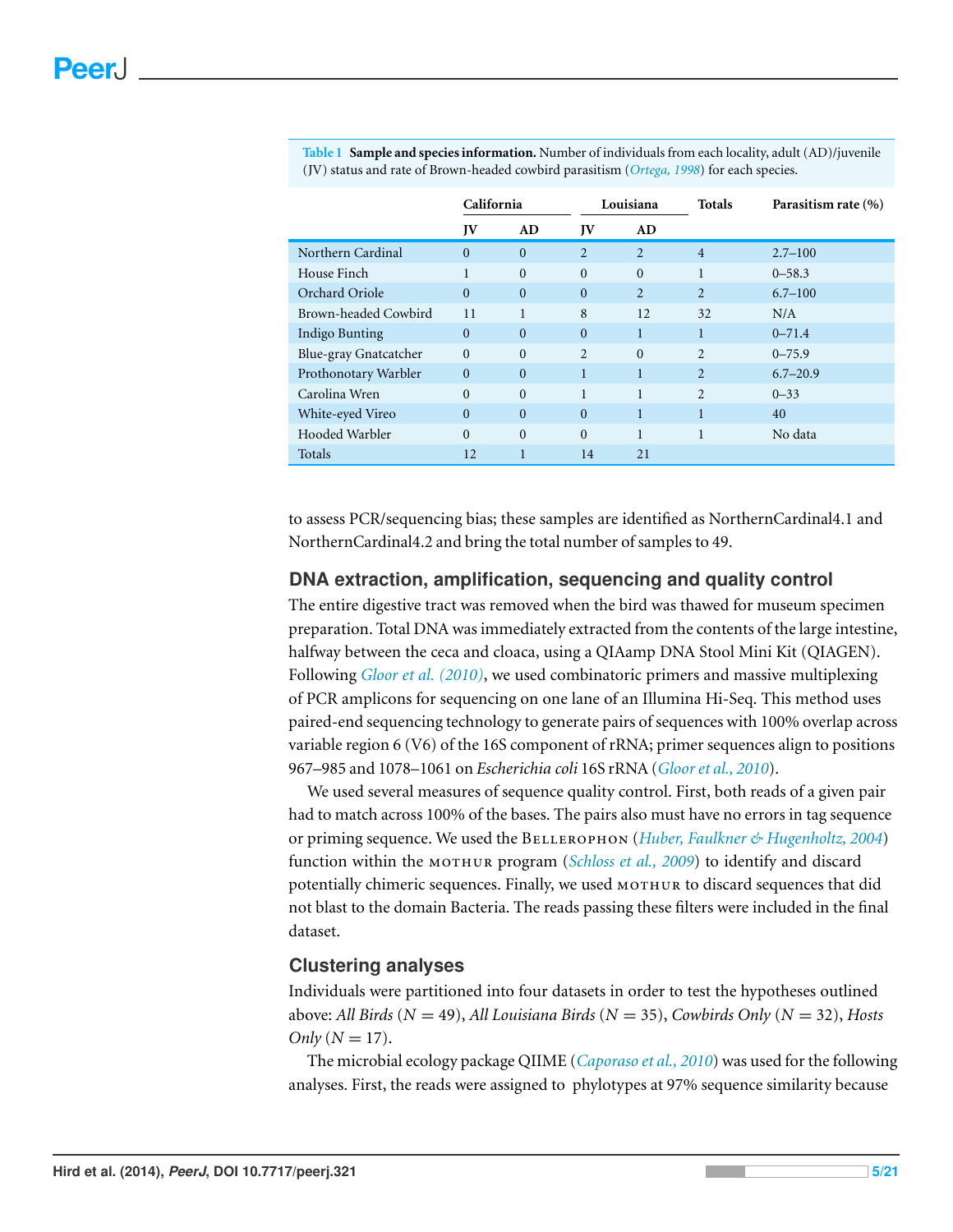3% is frequently cited as the "species" level of microbial taxonomy (*[Schloss](#page-19-8) [&](#page-19-8) [Handelsman,](#page-19-8)* [2005](#page-19-8)). Next, we assigned taxonomies to OTUs using the RDP CLASSIFIER PROGRAM (*[Wang](#page-20-3) [et](#page-20-3) [al.,](#page-20-3) [2007](#page-20-3)*), with the default confidence threshold of 80%. A pairwise matrix of distances between each gut microbial community (i.e., each bird specimen) was constructed using UniFrac (*[Lozupone](#page-18-8) [&](#page-18-8) [Knight,](#page-18-8) [2005](#page-18-8)*). UniFrac distances are calculated based on the amount of branch length in a phylogenetic tree that is unique to either of two environments (versus how much of the tree is shared by the environments). These distances can be weighted by abundance or be based on presence–absence of OTUs (unweighted); we use both distance matrices for analyses because it is unclear which method is best for representing gut microbiota samples and is more transparent than choosing one arbitrarily. Our microbial phylogenetic tree was constructed with FASTTREE (*[Price,](#page-19-9) [Dehal](#page-19-9) [&](#page-19-9) [Arkin,](#page-19-9) [2009](#page-19-9)*). To reduce the effects of sampling (sequencing) bias, all individuals were randomly reduced to 5 018 reads, equal to the lowest number of reads for any bird in the dataset.

We constructed UPGMA dendrograms based on both the unweighted and weighted UniFrac distances to visually represent the relatedness of the gut microbiota for all five datasets and test the hypotheses. As a confidence metric, we jackknifed the trees using the QIIME recommendation of 75% of the reads used in the rarefaction (3 760) with 10 replicates. Principal coordinates analysis (PCoA) was also performed on both the weighted and unweighted UniFrac distance matrices.

As a complement to the phylogenetic-based methods, we visualized the data with nonmetric multidimensional scaling (NMDS). We square root-transformed the percentage of each sample that belonged to each bacterial phylum, then created a pairwise distance matrix using Bray–Curtis dissimilarity, applied through the *vegdist* function of the package (*[Oksanen](#page-19-10) [et](#page-19-10) [al.,](#page-19-10) [2011](#page-19-10)*) in R (*[R](#page-19-11) [Development](#page-19-11) [Core](#page-19-11) [Team,](#page-19-11) [2010](#page-19-11)*). The *nmds* function of the package (*[Goslee](#page-17-11) [&](#page-17-11) [Urban,](#page-17-11) [2007](#page-17-11)*) was then used to calculate the two-dimensional positions of the samples (such that closer samples are more similar), the stress and  $R^2$  value of the plot. Stress values  $>$  0.3 should not be considered valid whereas values <0.2 can be considered a good representation of the data (*[Quinn](#page-19-12) [&](#page-19-12) [Keough,](#page-19-12) [2002](#page-19-12)*).

To specifically test the Convergence Hypothesis, we compared UniFrac distances between and within adult cowbirds, juvenile cowbirds and brood hosts. If adult cowbirds converge on a cowbird-specific microbiota, adults will have lower pairwise distances than within juveniles or either category to brood hosts. Both weighted and unweighted UniFrac distances were assessed.

#### **Categorical variable significance**

To further explore the factors correlated with gut microbiota, we tested for statistical associations between categorical metadata associated with each bird and the UniFrac distance matrices [\(Table](http://dx.doi.org/10.7717/peerj.321/supp-1) [S1\)](http://dx.doi.org/10.7717/peerj.321/supp-1); we used the statistical tools Adonis (*[McArdle](#page-18-9) [&](#page-18-9) [Anderson,](#page-18-9) [2001](#page-18-9)*) and Anosim (*[Clarke,](#page-16-5) [1993](#page-16-5)*) implemented in QIIME. The categorical variables included family, genus, species, age (either "juvenile" or "adult" based on percent of skull ossification), locality (LA or CA), diet (the known dietary specialization of the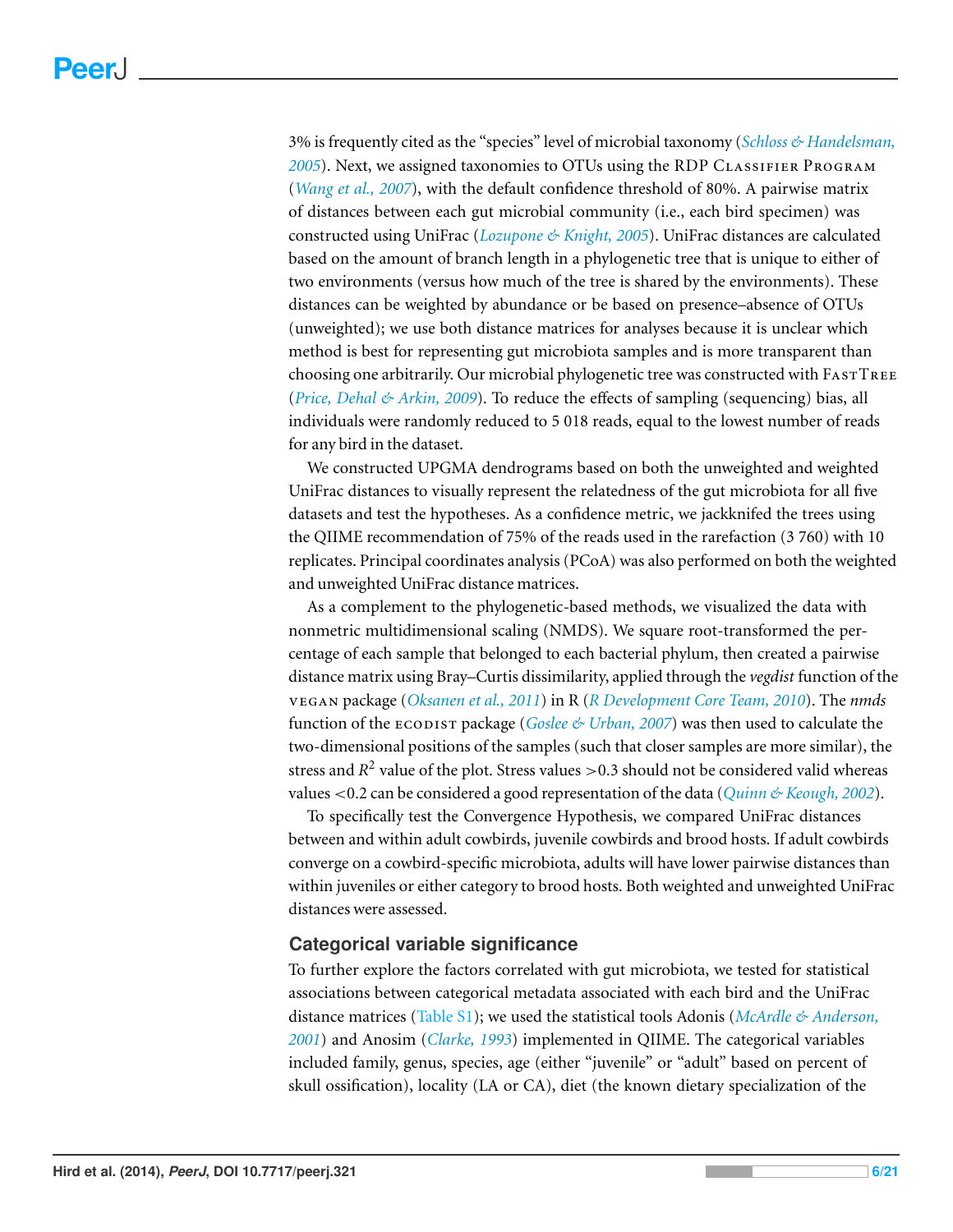species: mostly plant material, mostly animal material, both animal and plant material) and stomach contents (what was actually found in the stomach, e.g., "insects" or "white millet"). We also tested the total number of bacterial phyla detected per bird (richness) to see if the phylum-level diversity of the established microbial community was associated with the communities. We calculated significance of all variables for both the weighted and unweighted UniFrac distance matrices with 999 iterations; we also repeated analyses with a higher number of sequences (and fewer individuals) for each dataset to see if the signal changed when more data were included. Datasets were rarefied to 17 000 and 42 000 sequences, reducing the number of birds to 46 and 35, respectively.

Based on results, we ran additional Adonis tests to partition the variation in the samples as due to the age and locality variables. We used the *All Birds* dataset and analyzed the weighted UniFrac distance matrix, unweighted UniFrac distance matrix and a sites (birds) by species (bacterial phyla) matrix, where cells were assigned the value of the number of sequences belonging to each phylum for each bird. We used the *adonis* function of the package in R and performed 999 iterations, constraining resampling to be within species. Since the order of variables being tested matters, we tried age then locality as well as locality then age for each of the datasets.

#### **Comparison to mammals and insects**

To put avian gut microbiota in a broader context, we compared our results to a mammal dataset (*[Ley](#page-18-10) [et](#page-18-10) [al.,](#page-18-10) [2008](#page-18-10)*) containing 56 individuals from 56 species across 13 orders [\(Table](http://dx.doi.org/10.7717/peerj.321/supp-1) [S1\)](http://dx.doi.org/10.7717/peerj.321/supp-1) and an insect meta-analysis dataset containing 85 individuals from 62 species across seven orders (*[Colman,](#page-17-12) [Toolson](#page-17-12) [&](#page-17-12) [Takacs-Vesbach,](#page-17-12) [2012](#page-17-12)*). Although the mammal and insect datasets were collected with different methods than those outlined above, most sequence fragments contained the V6 region. We pruned all reads to the same homologous region and length for analysis. We only analyzed samples with greater than 200 sequences. To increase coverage for some species we combined mammals belonging to the same species into single samples. This treatment should not skew the results of our analysis, because *[Ley](#page-18-10) [et](#page-18-10) [al.](#page-18-10) [\(2008\)](#page-18-10)* found that individuals from the same species clustered together. We taxonomically assigned reads using RDP CLASSIFIER PROGRAM. For PCoA, we rarefied all samples to 200 reads and used the unweighted UniFrac distances as input. We also performed NMDS on samples, as described above. To test for significant associations between class, order and diet categories (herbivore, carnivore, omnivore), we tested each variable against both the weighted and unweighted UniFrac distance matrices in the same manner as above.

#### **RESULTS**

Initial quality control steps resulted in 3 500 665 pairs of reads with no errors in priming sequence, region of overlap or individual tags. Three hundred and thirty three potentially chimeric sequences (0.01% of reads) and 62 201 sequences that did not align to the domain Bacteria (1.7% of reads) were removed. The reads passing these filters were included in the final dataset, totaling 3 438 131 sequences and averaging 70 165 sequences per individual, but reads/sample varied by two orders of magnitude (range: 5018–629 093).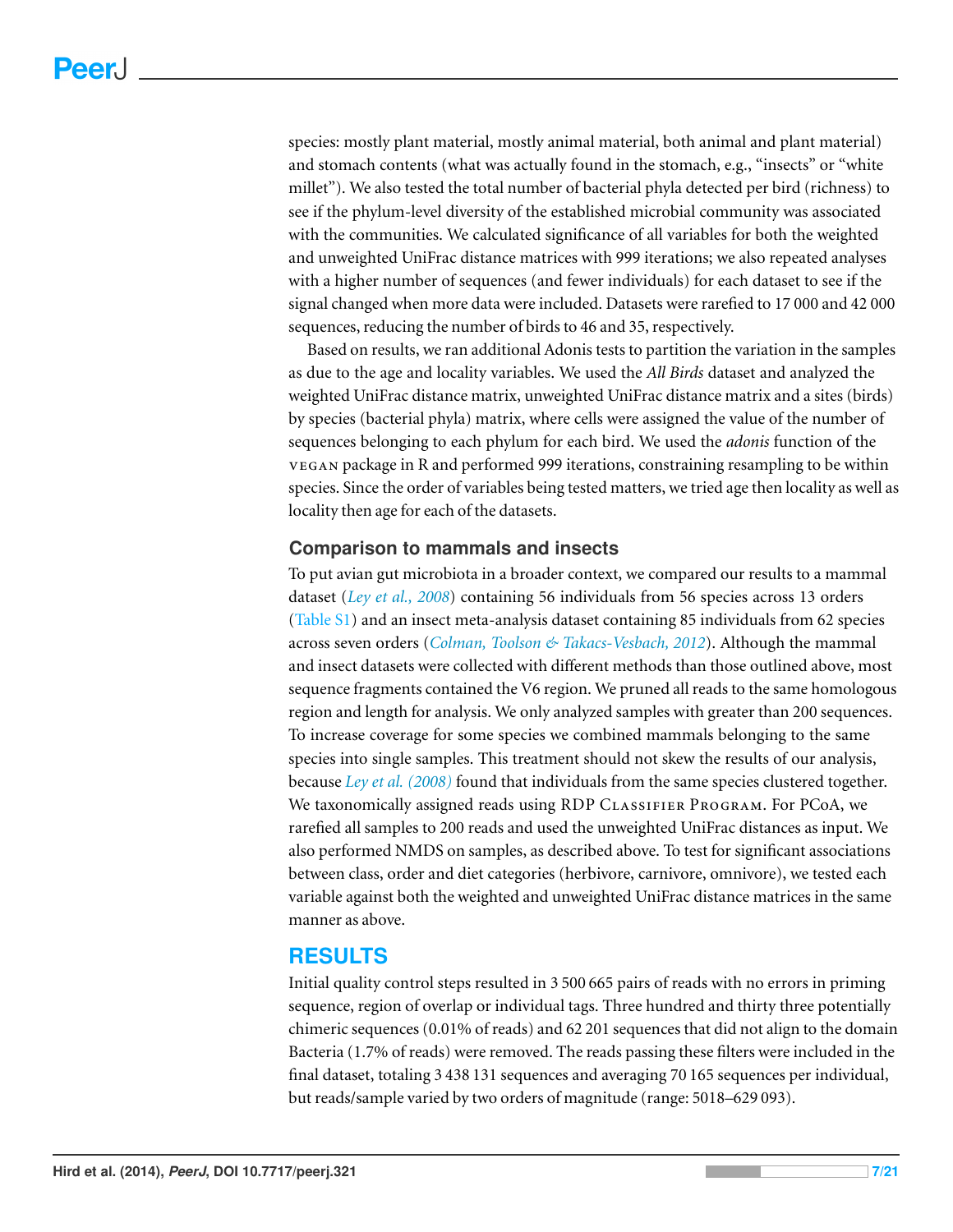# Peer.

<span id="page-7-0"></span>



Four bacterial phyla were detected in all individuals: Proteobacteria, Firmicutes, Bacteroidetes and Actinobacteria. Proteobacteria and Firmicutes dominated most of the samples [\(Fig. 2\)](#page-7-0). Proteobacteria constituted an average of 54.7% of sequence reads for an individual, Firmicutes an average of 36.0%, and Actinobacteria and Bacteroidetes an average of 1.3% and 1.7%, respectively. An additional 16 phyla were identified: Acidobacteria, Chloroflexi, Cyanobacteria, Deinococcus-Thermus, Fusobacteria, Gemmatimonadetes, Nitrospira, OD1, OP10, OP11, Planctomycetes, Spirochaetes, TM7, Tenericutes, Thermotogae, Verrucomicrobia. 5.8% of sequences were from unknown phyla within Bacteria. All birds shared 36 genera [\(Table](http://dx.doi.org/10.7717/peerj.321/supp-1) [S1\)](http://dx.doi.org/10.7717/peerj.321/supp-1) out of 445 (8%) identified; an additional 139 genus-level OTUs did not align to known genera.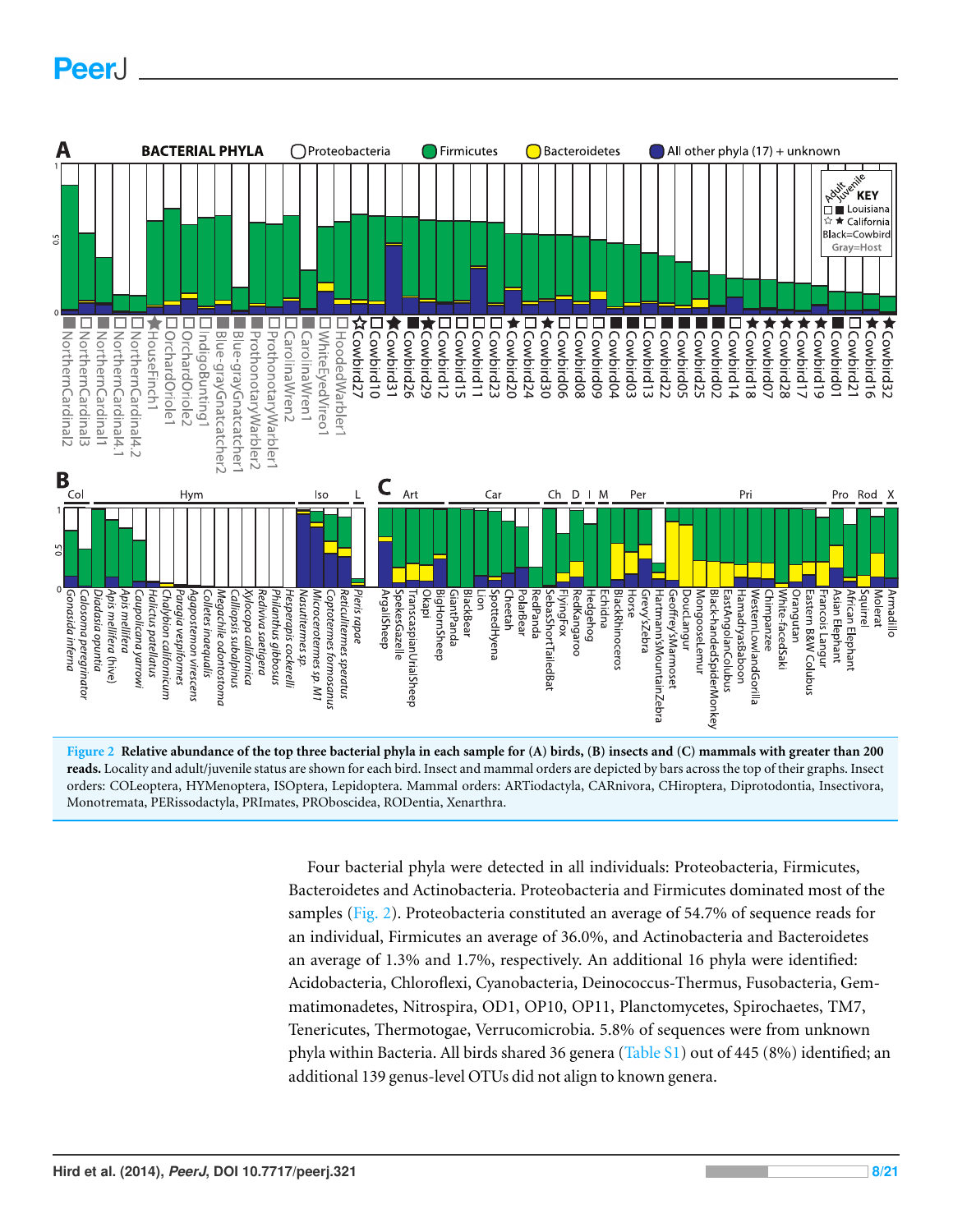<span id="page-8-3"></span>**Table 2** *R* **2 values of Adonis test for significance of locality and age.** *R* 2 values of Adonis test for significance of locality and age across the weighted and unweighted UniFrac distance matrices and the raw sites by species (birds by bacterial phyla) matrix. Asterisks indicate *p*-values. Since the order of variables matters, two tests were conducted where each variable was ordered first.

|          | Weighted   | Unweighted | Counts     |
|----------|------------|------------|------------|
| Locality | $0.066$ ** | 0.016      | 0.027      |
| Age      | 0.212      | 0.116      | 0.147      |
| Age      | $0.249***$ | 0.115      | $0.169$ ** |
| Locality | 0.029      | 0.016      | 0.005      |

**Notes.**

<span id="page-8-1"></span>\*\*\*  $< 0.01$ .

<span id="page-8-0"></span>\*\*  $< 0.05$ .

<span id="page-8-2"></span> $* < 0.10$ .

#### **Clustering analyses**

Cowbird samples did not cluster together in the UPGMA dendrogram of *All Birds* [\(Fig. 3\)](#page-9-0). Brood host species having more than one individual also did not cluster together, even when cowbird samples were excluded from the analyses [\(Fig.](http://dx.doi.org/10.7717/peerj.321/supp-2) [S1\)](http://dx.doi.org/10.7717/peerj.321/supp-2). NMDS representation of *All Birds* showed little segregation by age or locality [\(Fig. 3\)](#page-9-0), although the stress of the plot was low (0.1395). In general, UPGMA dendrograms and NMDS plots of all datasets showed little clustering by bird species and high levels of variation [\(Fig.](http://dx.doi.org/10.7717/peerj.321/supp-2) [S1\)](http://dx.doi.org/10.7717/peerj.321/supp-2). The two replicate samples, NorthernCardinal4.1 and NorthernCardinal4.2 were most closely related to each other in every analysis.

Pairwise distances were assessed between and within adult cowbirds, juvenile cowbirds and brood hosts to test whether adult cowbirds converged on a cowbird specific microbiota (i.e., if adult cowbird microbiota were more similar to each other than they were to other group comparisons or other groups were to themselves). All pairwise comparisons between and within groups had largely overlapping distributions [\(Fig.](http://dx.doi.org/10.7717/peerj.321/supp-2) [S2\)](http://dx.doi.org/10.7717/peerj.321/supp-2) for both weighted and unweighted UniFrac distances, and thus, adults were not more similar to each other than other comparisons.

#### **Categorical variable significance**

There were a total of 12 statistical tests computed for each categorical variable for each dataset [\(Fig. 4E\)](#page-10-0). [Figure 4](#page-10-0) shows how frequently significant each of the variables was in each dataset; generally speaking, locality was most frequently significant, followed by age and then diet. Taxonomic categories, stomach contents and bacterial richness were generally not significant.

The multifactorial Adonis tests to assess locality and age were run twice, varying the order of the variables, since this can have an affect on the results on three distance matrices and we had no a priori reason to prefer one variable as being more important than the other. Age was significant in all six tests and locality was significant in one of six tests [\(Table 2\)](#page-8-3).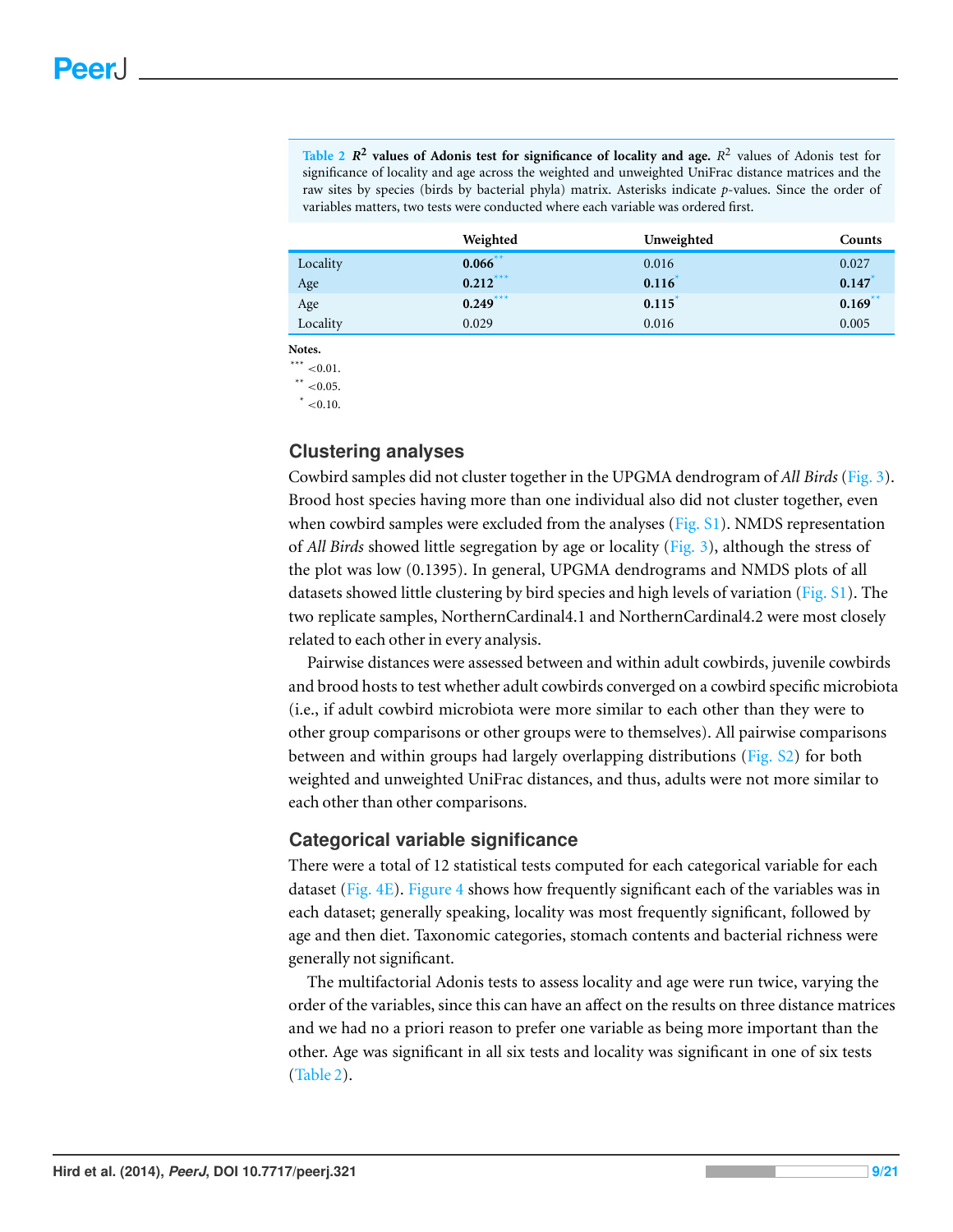<span id="page-9-0"></span>

**Figure 3 Relatedness of gut microbiota communities.** Sampling locality is more detectable than taxonomy or ecology in the gut microbiota of the brood-parasitic Brown-Headed Cowbird (*Molothrus ater*) (A) Dendrogram of gut microbiota relatedness based on weighted UniFrac distances; all samples rarefied to 5 018 reads; jackknifed support values are shown for nodes where support >0.70. (B) NMDS ordination of Bray–Curtis dissimilarities of microbiota composition (see Methods).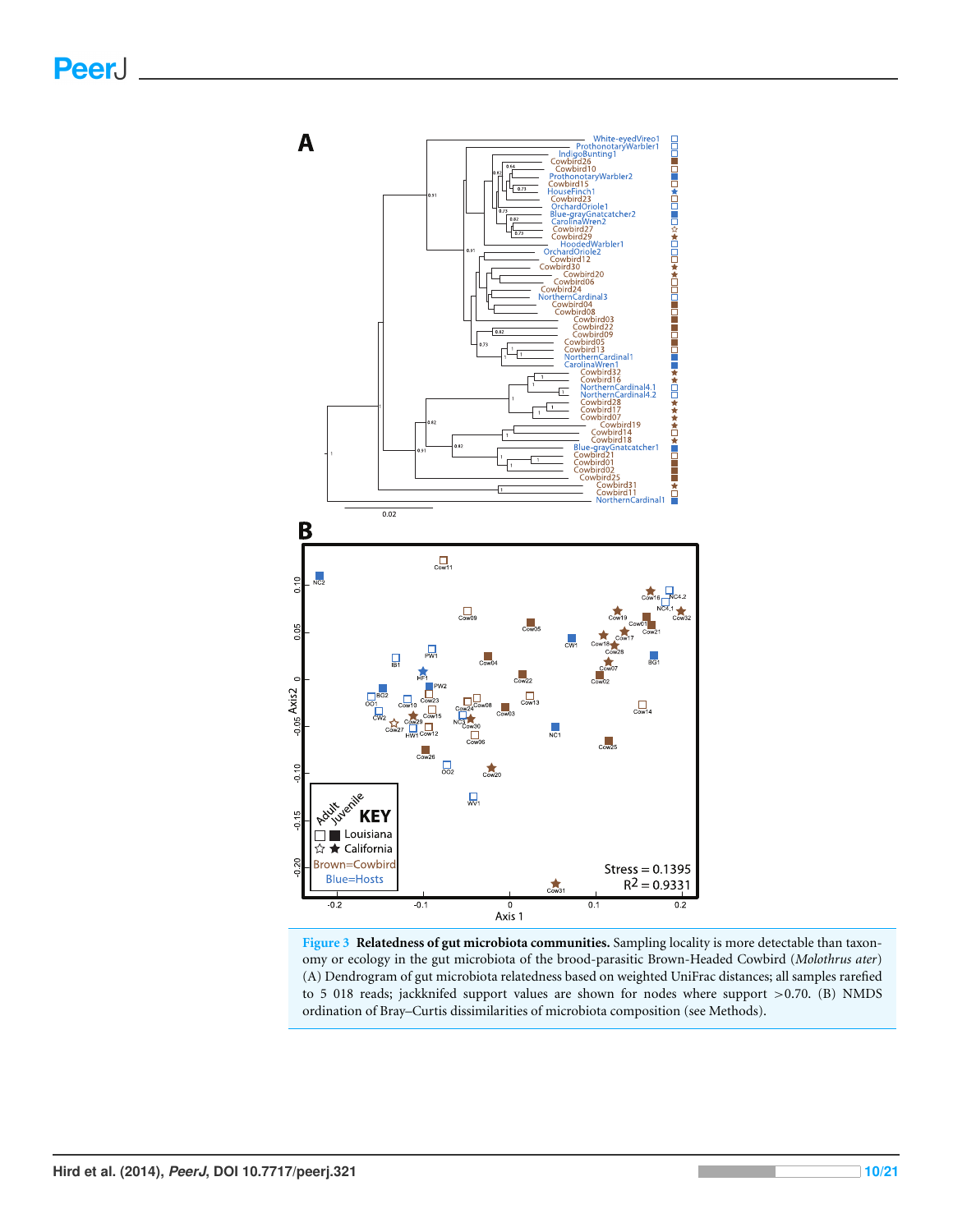<span id="page-10-0"></span>

**Figure 4 Histogram of how many times each of the categorical variables was significant.** Histogram of how many times each of the categorical variables was significant at the  $p < 0.05$  level (out of 12 total tests, see Methods), for (A) *All Birds*, (B) *All Louisiana Birds,* (C) *Cowbirds Only* and (D) *Hosts Only*. Note some categorical variables were not applicable to some datasets (due to one or fewer individuals belonging to one or more categories). (E) The twelve test contained all permutations of two statistical tests, two distance matrices and three rarefaction levels.

#### **Comparison to mammals and insects**

For all analyses, we only included individuals with more than 200 sequences; for the PCoA, we randomly pruned all individuals to 200 sequences. This reduced the mammal dataset to 38 samples belonging to 11 orders and the insect dataset to 22 individuals belonging to four orders [\(Table](http://dx.doi.org/10.7717/peerj.321/supp-1) [S1\)](http://dx.doi.org/10.7717/peerj.321/supp-1). Consistent with *[Ley](#page-18-10) [et](#page-18-10) [al.](#page-18-10) [\(2008\)](#page-18-10)*, mammals were dominated by Firmicutes and Bacteroidetes ( $Fig. 2C$ ), whereas bird samples were predominately Firmicutes, with some samples having mostly Proteobacteria or Bacteroidetes [\(Fig. 2A\)](#page-7-0). Insects also generally contained a majority of Firmicutes although individual samples varied between 100% Proteobacteria and 98% Firmicutes [\(Fig. 2B\)](#page-7-0). The PCoA showed birds as distinct from mammals and insects, which largely clustered into their respective groups but contained some overlap [\(Fig. 5A\)](#page-11-0); birds spanned a greater portion of PC2 than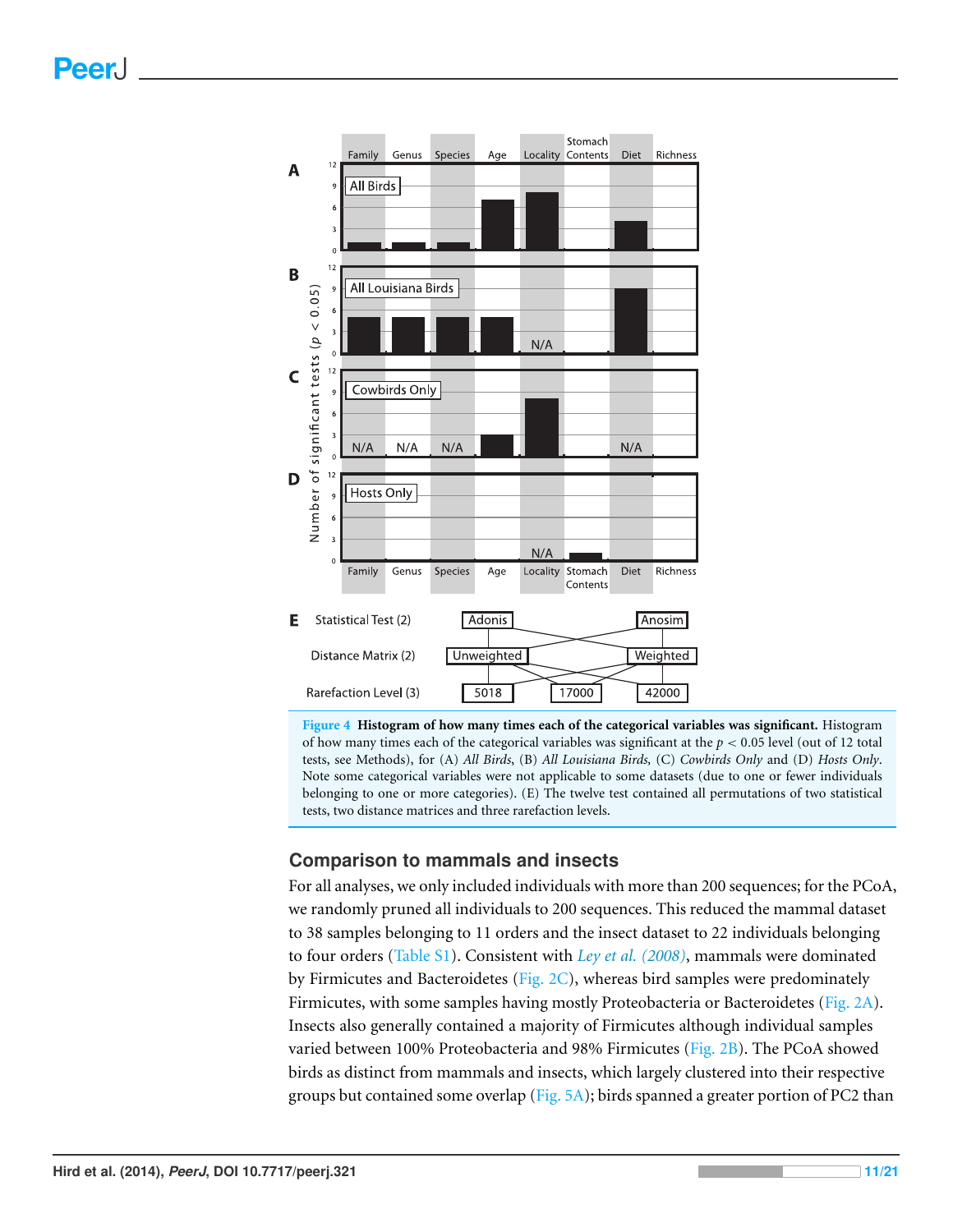# **PeerJ**

<span id="page-11-0"></span>

**Figure 5 Relationship between mammal, insect and bird microbiota.** (A) Principal coordinates analysis of unweighted UniFrac distances. (B) Nonmetric multidimensional scaling, using relative abundance of bacterial phyla as input (see Methods). Birds are denoted by circles (cowbirds are brown, brood hosts are blue), mammals are squares and insects are triangles. Dashed lines encapsulate all birds, all insects and all mammals.

> all Mammals. NMDS was broadly overlapping but birds clustered together in the middle of the plot [\(Fig. 5B\)](#page-11-0). Independent Adonis tests for significance of class, order and diet categories revealed highly significant associations ( $p < 0.01$ ) between the gut microbiota and all three variables [\(Table 3\)](#page-12-0), except for diet and the weighted UniFrac distance matrix, which was not significant ( $p = 0.206$ ).

#### **DISCUSSION**

The microorganisms that are commensal with vertebrates provide essential functions for the host, yet how these complex communities arise and remain stable is largely unknown. Many factors are important, including genetics (*[Benson](#page-16-6) [et](#page-16-6) [al.,](#page-16-6) [2010](#page-16-6)*; *[Zoetendal](#page-20-4) [et](#page-20-4) [al.,](#page-20-4) [2001](#page-20-4)*) and phylogeny (*[Ochman](#page-19-13) [et](#page-19-13) [al.,](#page-19-13) [2010](#page-19-13)*) and non-genetic factors, like ecology (*[Muegge](#page-18-11) [et](#page-18-11) [al.,](#page-18-11) [2011](#page-18-11)*), parental care (*[Abecia](#page-16-7) [et](#page-16-7) [al.,](#page-16-7) [2007](#page-16-7)*; *[Kyle](#page-18-12) [&](#page-18-12) [Kyle,](#page-18-12) [1993](#page-18-12)*) and the environment (*[Bailey](#page-16-8) [et](#page-16-8) [al.,](#page-16-8) [2010](#page-16-8)*; *[Godoy-Vitorino](#page-17-4) [et](#page-17-4) [al.,](#page-17-4) [2012](#page-17-4)*). The specific importance of these factors in structuring avian microbiota is largely unknown. Because brood parasites are never raised by their genetic parents, they provide a natural system to tease apart genetic and non-genetic influences on the gut microbiota.

Our results do not support a strong role for avian genetics on the structuring of bird gut microbial communities. Our expectation was that if cowbird genetics were most important for structuring the microbial assemblages, the cowbird gut microbial communities would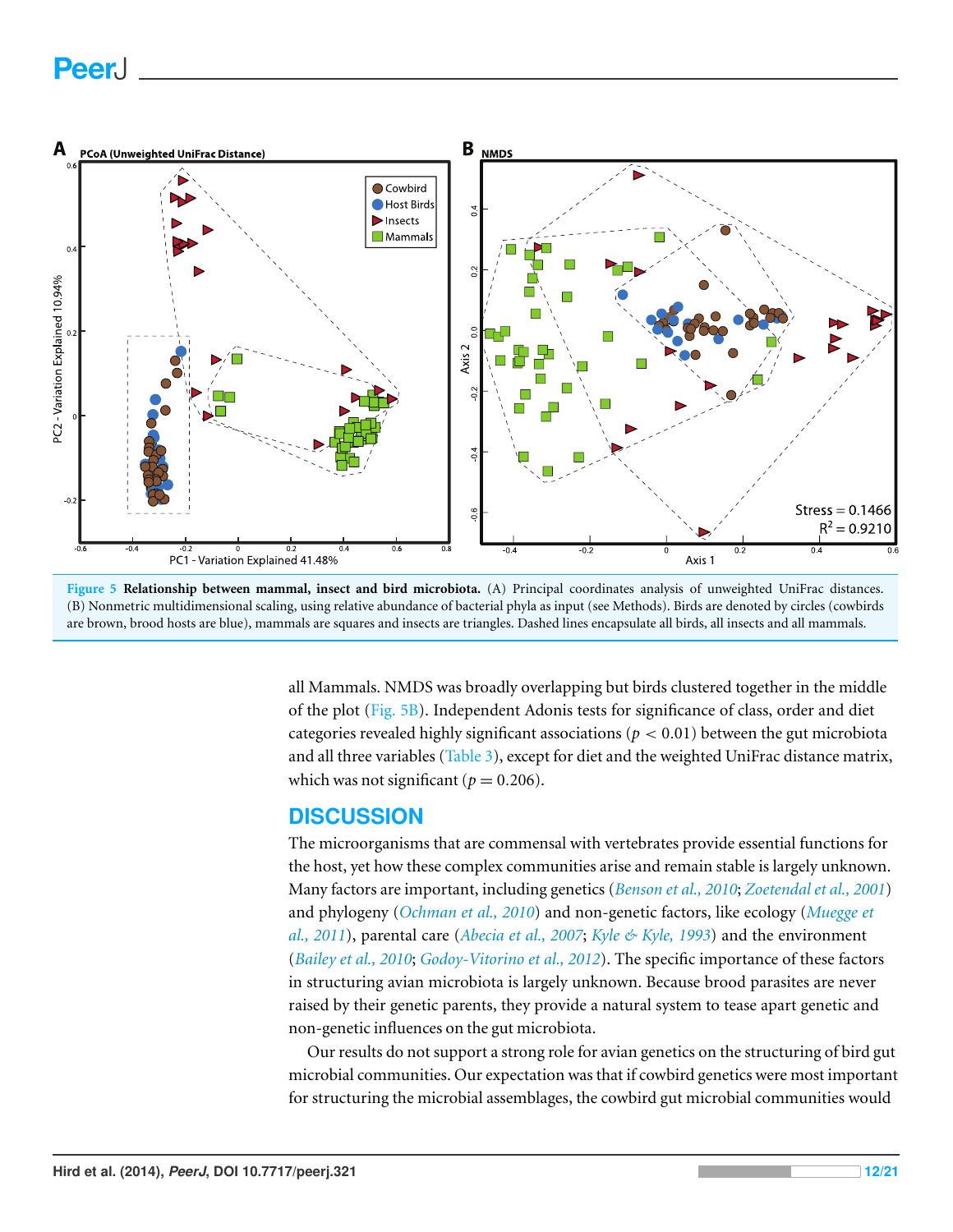<span id="page-12-0"></span> $\overline{\text{Table 3}}$   $\mathbb{R}^2$  values of independent Adonis tests for significance of class, taxonomic order and diet.  $R^2$ values of independent Adonis tests for significance of class (mammal, insect, bird), taxonomic order and diet (HCO; herbivore, omnivore, carnivore) for the weighted and unweighted UniFrac distance matrices. Asterisks indicate *p*-values.

|            | Weighted   | Unweighted  |
|------------|------------|-------------|
| Class      | $0.139***$ | $0.418$ *** |
| Order      | $0.897***$ | $0.544$ *** |
| <b>HCO</b> | 0.029      | $0.080***$  |
|            |            |             |

**Notes.**

<span id="page-12-1"></span>\*\*\*  ${<}0.01$ .

be most similar to each other (see  $Fig. 1$ ), yet the cowbird gut samples fail to cluster together in any analysis [\(Fig. 3,](#page-9-0) [Fig.](http://dx.doi.org/10.7717/peerj.321/supp-2)  $S1$ ). Additionally, individuals from the parasitized bird species are dispersed across the PCAs and cladograms ([Fig.](http://dx.doi.org/10.7717/peerj.321/supp-2)  $3$ , Fig. [S1\)](http://dx.doi.org/10.7717/peerj.321/supp-2), indicating that even in host species, genetics may play little role in the gut microbiota. Tests on the significance of categorical metadata associated with the samples indicate that taxonomic categories are not strongly associated with the gut communities.

Alternatively, several non-genetic factors are correlated with gut microbiota similarity, including locality, age and diet. Sampling locality is the most frequently significant correlate [\(Fig. 4\)](#page-10-0). Although distinct Louisiana and California clusters were not observed in our analyses, we did identify some locality specific groups—e.g., five juvenile cowbirds from California always grouped together (Cowbirds 7, 16, 17, 28, 32; [Fig. 3,](#page-9-0) [Fig.](http://dx.doi.org/10.7717/peerj.321/supp-2) [S1\)](http://dx.doi.org/10.7717/peerj.321/supp-2). The repeated clustering of these individuals may be the reason that locality and age were both correlated with gut microbiota, instead of one emerging as more important. Both population level (*[Godoy-Vitorino](#page-17-4) [et](#page-17-4) [al.,](#page-17-4) [2012](#page-17-4)*) and age-related (*[van](#page-20-0) [Dongen](#page-20-0) [et](#page-20-0) [al.,](#page-20-0) [2013](#page-20-0)*) differentiation of gut microbiota have been reported in birds (as well as other taxonomic groups (*[Vaishampayan](#page-20-5) [et](#page-20-5) [al.,](#page-20-5) [2010](#page-20-5)*; *[Leeet](#page-18-13) [al.,](#page-18-13) [2011](#page-18-13)*), either or both may explain the results.

It is important to note that we cannot ascribe the differences between California and Louisiana cowbirds to specific factors, because the "Locality" variable contains all biotic and abiotic differences between the two locations. Geographic distance can be positively correlated with microbiota dissimilarity (*[Dominguez-Bello](#page-17-13) [&](#page-17-13) [Blaser,](#page-17-13) [2011](#page-17-13)*), but local flora and fauna, photoperiod, available food, climate conditions, etc. may all affect microbiota and differ by locality. Environmental niche modeling on microbes/microbiota may indicate what abiotic environmental parameters are most important for shaping host-associated microbiota.

Diet and age were the next most frequently significant non-genetic variables. Dietary specialization is an important contributor to mammalian gut microbiota (*[Colman,](#page-17-12) [Toolson](#page-17-12) [&](#page-17-12) [Takacs-Vesbach,](#page-17-12) [2012](#page-17-12)*) and our results indicate this may also be true for birds [\(Fig. 4,](#page-10-0) [Fig.](http://dx.doi.org/10.7717/peerj.321/supp-2) [S3,](http://dx.doi.org/10.7717/peerj.321/supp-2) [Table 3\)](#page-12-0). Dietary classification was frequently significant across analyses but the actual contents of the stomach were not. How are these data compatible? In mammals, dietary specialization drives convergence in gut communities (*[Muegge](#page-18-11) [et](#page-18-11) [al.,](#page-18-11) [2011](#page-18-11)*) and once the community has stabilized, it is relatively immune to perturbation (*[Walter](#page-20-6) [&](#page-20-6) [Ley,](#page-20-6) [2011](#page-20-6)*). This coincides very well with the apparent importance of diet but not of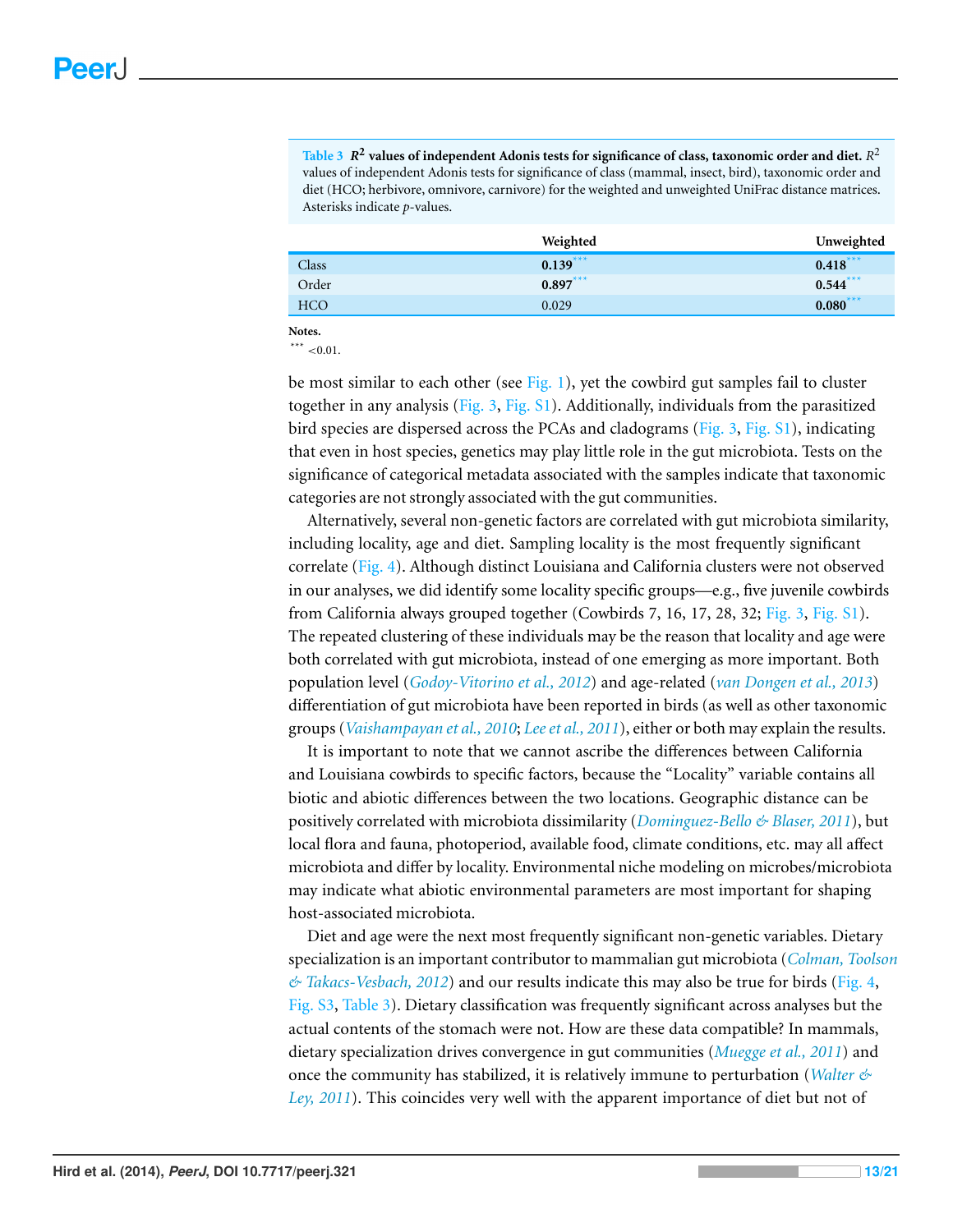actual stomach contents in cowbirds. Diet may be as important as locality in shaping the microbiota—when the Louisiana birds were analyzed alone, the diet variable became significant in 75% of the tests. Many birds had white millet in their stomachs, likely obtained by feeding at bird feeders; how human-supplied bird food (e.g., non-native seeds) impacts bird gut microbiota warrants further investigation. Furthermore, environmental feeding conditions (e.g., picking seeds off the ground, humidity, food decay, etc.) may also come into play.

Very young animals can have gut microbiota that is distinct from adults and they eventually undergo a transition period before reaching a stable, adult like community (e.g., *[van](#page-20-0) [Dongen](#page-20-0) [et](#page-20-0) [al.,](#page-20-0) [2013](#page-20-0)*; *[Vaishampayan](#page-20-5) [et](#page-20-5) [al.,](#page-20-5) [2010](#page-20-5)*). Although the repeated significance of the age variable (Figs.  $4A-4C$ ) implies differentiation between younger and older individuals, adult cowbirds were no more similar to each other than they were to juveniles or hosts [\(Fig.](http://dx.doi.org/10.7717/peerj.321/supp-2) [S1\)](http://dx.doi.org/10.7717/peerj.321/supp-2) and an "adult cowbird" cluster was not observed in any analysis.

#### **Hypotheses**

Across analyses and datasets, cowbirds and hosts were interspersed [\(Fig. 3\)](#page-9-0)—neither cowbirds nor individuals from each brood host species clustered together. We therefore reject the Nature Hypothesis because there is no evidence for a specific cowbird gut community shared by all cowbirds. We are also unable to appropriately evaluate the Nurture Hypothesis, since an underlying assumption was that brood host species would be most similar to one another. The Environment Hypothesis is most strongly supported, since the locality variable is most frequently correlated with cowbird gut microbiota. Finally, we reject the Convergence Hypothesis, because adult cowbirds were no more similar to each other than they were to any other group.

Several aspects of these hypotheses warrant further discussion. The importance of locality and diet are consistent with an important role of ecology in shaping gut microbiota, so the Nurture Hypothesis remains a possible explanation of cowbird gut microbiota. For example, if the factors that shape gut microbiota are drawn from largely overlapping ecological niche space, a lack of bird taxonomic signal and generally low levels of clustering would be expected, in addition to the importance of parameters like locality and diet. An ideal experiment to test the Nurture Hypothesis would be to sample entire brood families from a single nest (parents, offspring, brood parasites) plus the cowbird mother.

Another caveat with the Nurture Hypothesis comes from the sampling, which included only samples that LSUMNS had previously collected. While some juveniles are most similar to brood host individuals, we have no way to evaluate whether that is because they were raised by that species. The Brown-headed Cowbird parasitizes approximately 250 bird species, only nine of which are represented here and of those sampled, there is an uneven distribution across age and locality [\(Table 1\)](#page-4-0). This sampling is not ideal, however one priority of this study was to explore the amount of information gained through the collection and analysis of gut microbiota of museum specimens collected for other research purposes; therefore, we did not design our own sampling scheme so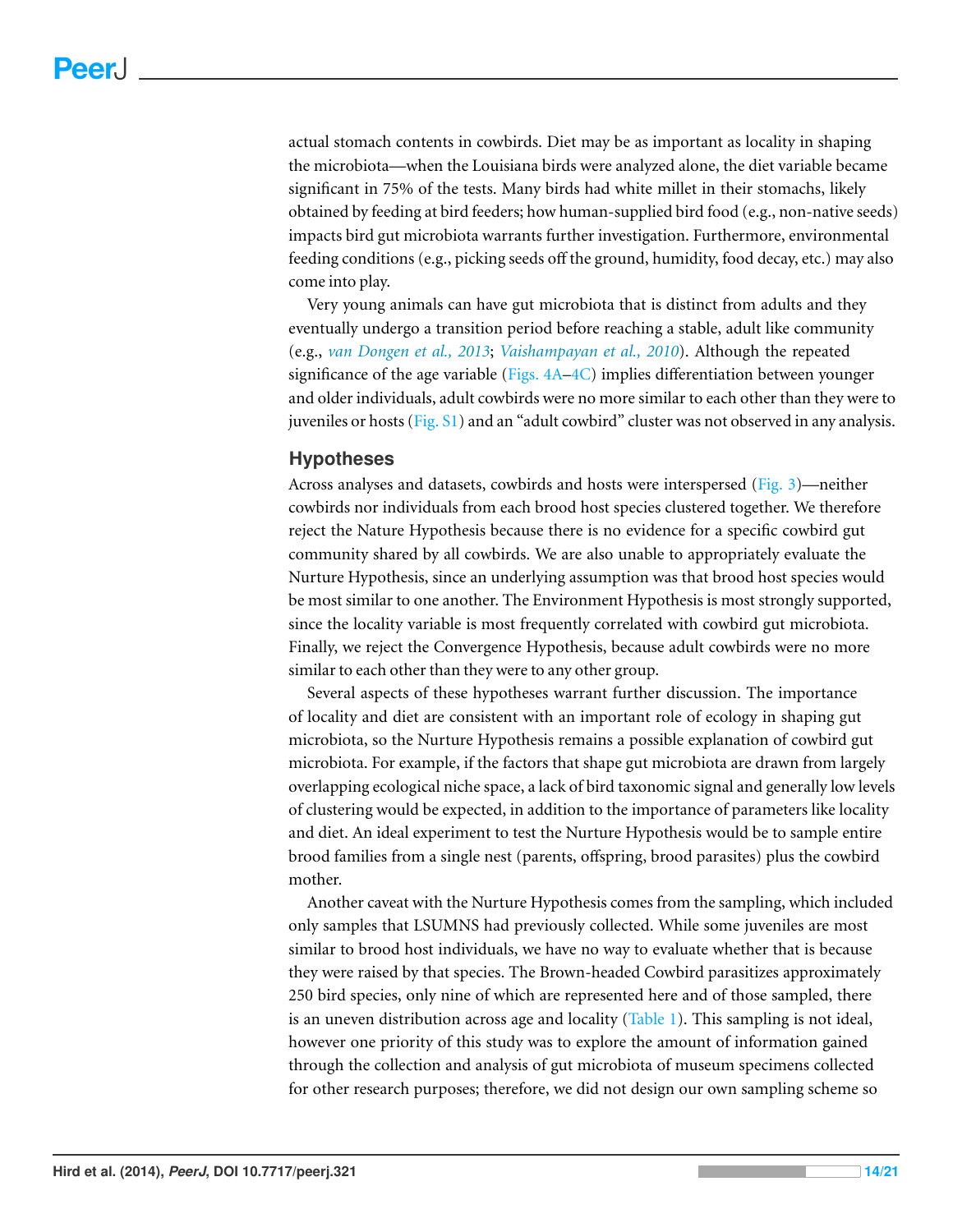much as utilize previously sacrificed animals. In other words, by taking advantage of recent technological (sequencing) advances, can we increase the amount of data gained from a given sampling effort? In the future, field biologists and microbial ecologists may work together to derive increasingly more data from museum collecting efforts and address interdisciplinary questions. Even modest microbiota analyses can provide the foundation for and preliminary answers to novel questions. For example, based on our results, targeted future studies should include as much taxonomic breadth as possible, with replicates from each locality. It was not anticipated that brood hosts would not cluster together, because they are genetically, ecologically and presumably environmentally most similar. We recommend including more than one individual from each species, when possible. Finally, regarding sampling, it is important to note that the single adult we have from California is a House Finch, which is parasitized by cowbirds but does not successfully rear their young (*[Kozlovic,](#page-18-14) [Knapton](#page-18-14) [&](#page-18-14) [Barlow,](#page-18-14) [1996](#page-18-14)*; *[Lowther,](#page-18-5) [2013](#page-18-5)*). The inclusion of this cowbird "victim" has little affect on our interpretation of the data and could even be expected to be an outgroup to the other samples which are ecologically similar enough to raise cowbird chicks. However, House Finch does not appear significantly different from the other parasitized species. Its inclusion in the study has no effect on the major findings, that (1) cowbirds do not form their own cluster and (2) locality is the strongest correlate to cowbird gut microbiota.

Although we reject the Convergence Hypothesis, we leave room for a transition occurring sometime between hatching and fully-grown adult cowbirds. Furthermore, the scale of our analyses may have missed the critical transition period between young and adult microbiotas—which may vary by both bird and microbe species (*[Moreno](#page-18-15) [et](#page-18-15) [al.,](#page-18-15) [2003](#page-18-15)*; *[Scupham,](#page-19-14) [2007](#page-19-14)*; *[Scupham,](#page-19-15) [2009](#page-19-15)*)

High inter-individual variation appears to be a hallmark of microbiota studies (e.g., *[Turnbaugh](#page-20-7) [et](#page-20-7) [al.,](#page-20-7) [2010](#page-20-7)*; *[Dethlefsen](#page-17-14) [et](#page-17-14) [al.,](#page-17-14) [2006](#page-17-14)*; *[Ruiz-Rodriguez](#page-19-2) [et](#page-19-2) [al.,](#page-19-2) [2009b](#page-19-2)*), so much so that the concept of a "core microbiota" is in doubt (*[Lozupone](#page-18-16) [et](#page-18-16) [al.,](#page-18-16) [2012](#page-18-16)*). The birds in this study belong to a single order, the Passeriformes, and appear to have more variation than any of the non-avian orders we analyzed, with the exception of Hymenoptera [\(Fig. S3\)](http://dx.doi.org/10.7717/peerj.321/supp-2). Cowbirds in particular appear to have a highly variable gut microbiota, which may be a species level trait. The relative contribution of Proteobacteria and Firmicutes to cowbirds spans nearly all brood-host species and the cowbirds span nearly the entire dendrogram and NMDS plot  $(Fig, 3)$ . However, the four Northern Cardinal samples appear to contain as much variation as the cowbirds ( $Figs. 2$  and [3\)](#page-9-0), so high variation in gut microbiota may be an order level trait.

Despite high levels of variation, taxonomic signals of the vertebrate hosts are frequently detected in microbiota studies (e.g., *[Ochman](#page-19-13) [et](#page-19-13) [al.,](#page-19-13) [2010](#page-19-13)*; *[Dewar](#page-17-3) [et](#page-17-3) [al.,](#page-17-3) [2013](#page-17-3)*; *[Ley](#page-18-10) [et](#page-18-10) [al.,](#page-18-10) [2008](#page-18-10)*), as are dietary classifications (*[Ley](#page-18-10) [et](#page-18-10) [al.,](#page-18-10) [2008](#page-18-10)*; *[Anderson](#page-16-9) [et](#page-16-9) [al.,](#page-16-9) [2012](#page-16-9)*). Our comparison of birds, mammals and insects revealed the taxonomic classes to be visibly and significantly different [\(Table 3,](#page-12-0) [Fig.](http://dx.doi.org/10.7717/peerj.321/supp-2) [S3\)](http://dx.doi.org/10.7717/peerj.321/supp-2). Even at the order level, clustering was observed in all classes. No clustering by dietary classification was observed across or even within the classes [\(Fig.](http://dx.doi.org/10.7717/peerj.321/supp-2) [S3\)](http://dx.doi.org/10.7717/peerj.321/supp-2).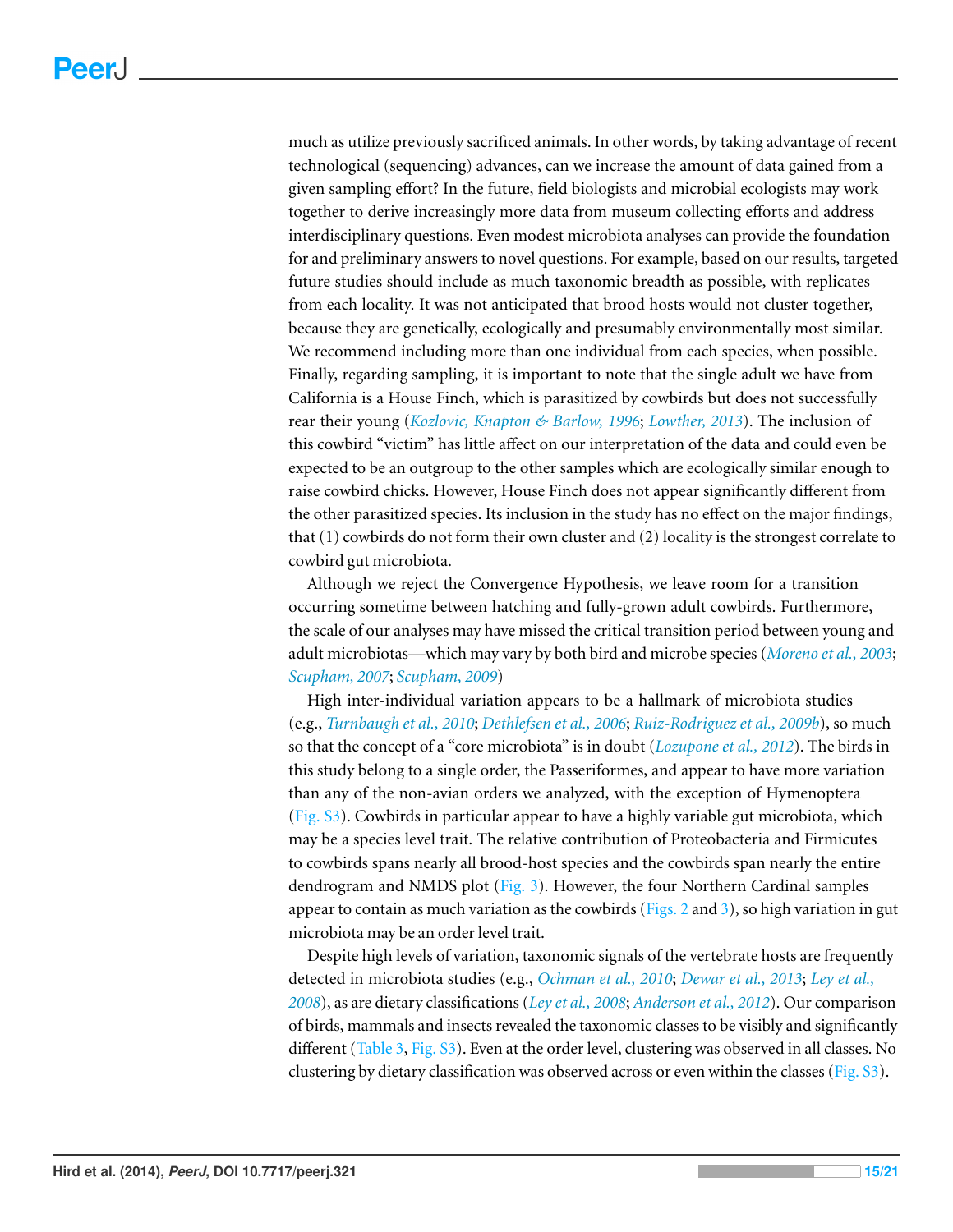This study was conducted using a single marker and it relies on OTUs delimited from these genetic data. Metagenomic studies randomly sequence many loci across a microbiota sample and show that while taxonomic identity can vary widely across individuals, functional groups are highly conserved (*[Lozupone](#page-18-16) [et](#page-18-16) [al.,](#page-18-16) [2012](#page-18-16)*). The overlapping ecology, lack of taxonomic signal and significant effect of sampling locality indicate this would be an interesting application of metagenomics. Does the brood parasite's gut contain more functional categories than a traditional bird? What, if any, functional categories are most represented? Retesting all the above hypotheses with metagenomic data instead of fingerprint data would undoubtedly be valuable.

## **ACKNOWLEDGEMENTS**

We would like to acknowledge the LSU Museum of Natural Science Collection of Genetic Resources for providing samples for this study. Jacob Cooper, James Klarevas-Irby and Britt Perry helped prepare specimens. Thanks to Noah Reid and the Bird Lunch group at LSUMNS for fruitful discussion regarding this study. Caldwell Hahn, Tara Pelletier, Noah Reid, Jordan Satler, Matthieu Leray, Robert Toonen and several anonymous reviewers contributed helpful comments to the manuscript.

## <span id="page-15-0"></span>**ADDITIONAL INFORMATION AND DECLARATIONS**

#### **Funding**

The National Science Foundation (DEB-0956069 to BCC and RTB) and Sigma Xi Grants-in-Aid of Research (to SMH) funded this research. The funders had no role in study design, data collection and analysis, decision to publish, or preparation of the manuscript.

#### **Grant Disclosures**

The following grant information was disclosed by the authors: National Science Foundation: DEB-0956069. Sigma Xi Grants-in-Aid of Research.

#### **Competing Interests**

The authors declare no competing interests.

#### **Author Contributions**

- Sarah M. Hird conceived and designed the experiments, performed the experiments, analyzed the data, contributed reagents/materials/analysis tools, wrote the paper, prepared figures and/or tables, reviewed drafts of the paper.
- Bryan C. Carstens, Steven W. Cardiff and Donna L. Dittmann contributed reagents/materials/analysis tools, reviewed drafts of the paper.
- Robb T. Brumfield conceived and designed the experiments, contributed reagents/materials/analysis tools, reviewed drafts of the paper.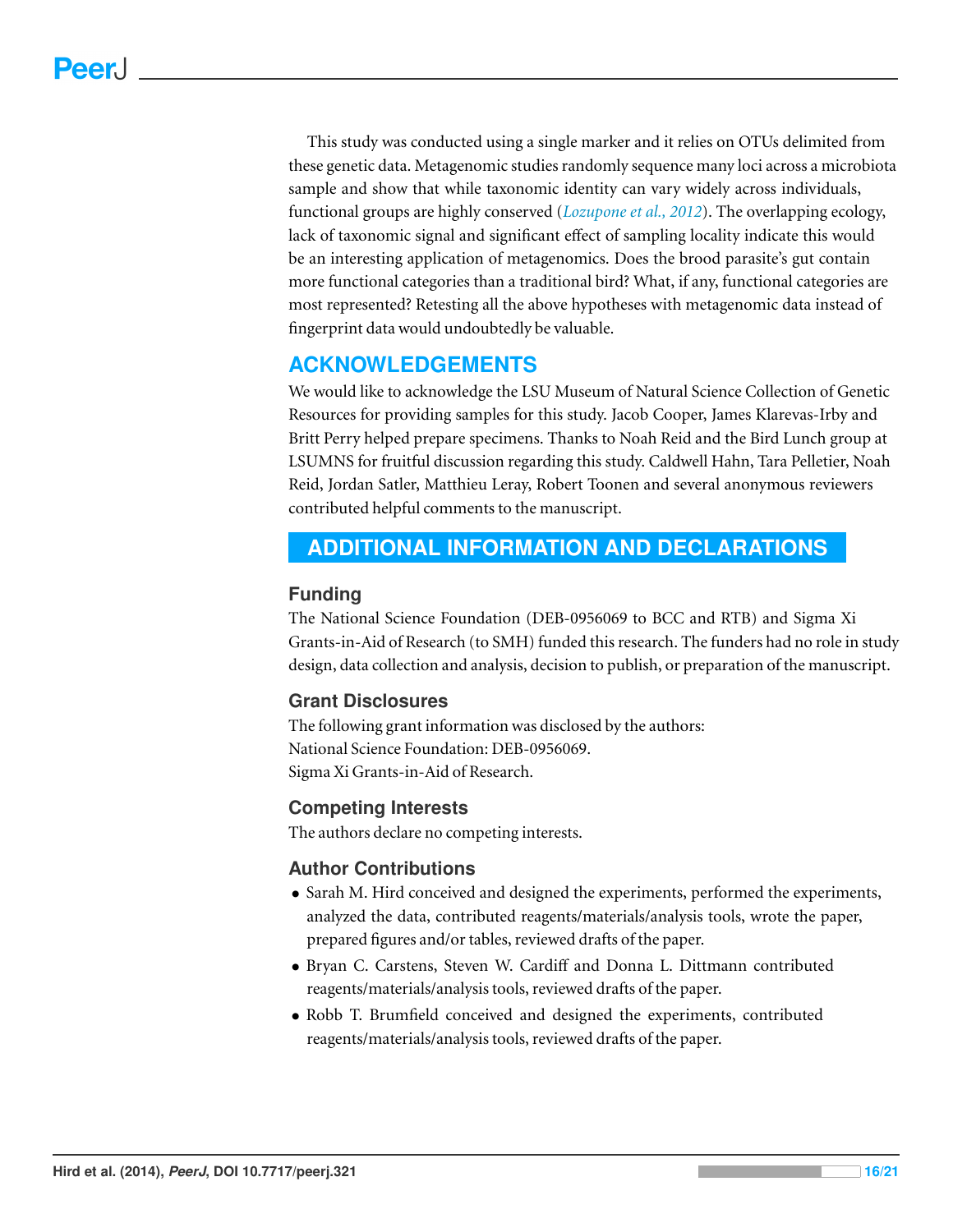#### **Data Deposition**

The following information was supplied regarding the deposition of related data: Figshare: [http://figshare.com/articles/Hird](http://figshare.com/articles/Hird_Cowbird_fileset/957582) [Cowbird](http://figshare.com/articles/Hird_Cowbird_fileset/957582) [fileset/957582.](http://figshare.com/articles/Hird_Cowbird_fileset/957582)

#### **Supplemental Information**

Supplemental information for this article can be found online at [http://dx.doi.org/](http://dx.doi.org/10.7717/peerj.321) [10.7717/peerj.321.](http://dx.doi.org/10.7717/peerj.321)

#### **REFERENCES**

- <span id="page-16-7"></span>**Abecia L, Fondevila M, Balcells J, McEwan NR. 2007.** The effect of lactating rabbit does on the development of the caecal microbial community in the pups they nurture. *Journal of Applied Microbiology* **103**:557–564 DOI [10.1111/j.1365-2672.2007.03277.x.](http://dx.doi.org/10.1111/j.1365-2672.2007.03277.x)
- <span id="page-16-9"></span>**Anderson KE, Russell JA, Moreau CS, Kautz S, Sullam KE, Hu Y, Basinger U, Mott BM, Buck N, Wheeler DE. 2012.** Highly similar microbial communities are shared among related and trophically similar ant species. *Molecular Ecology* **21**:2282–2296 DOI [10.1111/j.1365-294X.2011.05464.x.](http://dx.doi.org/10.1111/j.1365-294X.2011.05464.x)
- <span id="page-16-1"></span>Backhed F, Ley R, Sonnenburg J, Peterson D, Gordon J. 2005. Host-bacterial mutualism in the human intestine. *Science* **307**:1915–1920 DOI [10.1126/science.1104816.](http://dx.doi.org/10.1126/science.1104816)
- <span id="page-16-8"></span>**Bailey MT, Walton JC, Dowd SE, Weil ZM, Nelson RJ. 2010.** Photoperiod modulates gut bacteria composition in male Siberian hamsters *Phodopus sungorus*. *Brain, Behavior, and Immunity* **24**:577–584 DOI [10.1016/j.bbi.2009.12.010.](http://dx.doi.org/10.1016/j.bbi.2009.12.010)
- <span id="page-16-2"></span>**Banks JC, Cary SC, Hogg ID. 2009.** The phylogeography of Adelie penguin faecal flora. *Environmental Microbiology* **11**:577–588 DOI [10.1111/j.1462-2920.2008.01816.x.](http://dx.doi.org/10.1111/j.1462-2920.2008.01816.x)
- <span id="page-16-6"></span>**Benson AK, Kelly SA, Legge R, Ma F, Low SJ, Kim J, Zhang M, Oh PL, Nehrenberg D, Hua K, Kachman SD, Moriyama EN, Walter J, Peterson DA, Pomp D. 2010.** Individuality in gut microbiota composition is a complex polygenic trait shaped by multiple environmental and host genetic factors. *Proceedings of the National Academy of Sciences of the United States of America* **107**:18933–18938 DOI [10.1073/pnas.1007028107.](http://dx.doi.org/10.1073/pnas.1007028107)
- <span id="page-16-0"></span>**Brucker RM, Bordenstein SR. 2013.** The hologenomic basis of speciation: gut bacteria cause hybrid lethality in the genus Nasonia. *Science* **341**:667–669 DOI [10.1126/science.1240659.](http://dx.doi.org/10.1126/science.1240659)
- <span id="page-16-4"></span>**Caporaso JG, Kuczynski J, Stombaugh J, Bittinger K, Bushman FD, Costello EK, Fierer N, Pena AG, Goodrich JK, Gordon JI, Huttley GA, Kelley ST, Knights D, Koenig JE, Ley RE, ˜ Lozupone CA, Mcdonald D, Muegge BD, Pirrung M, Reeder J, Sevinsky JR, Turnbaugh PJ, Walters WA, Widmann J, Yatsunenko T, Zaneveld J, Knight R. 2010.** QIIME allows analysis of high-throughput community sequencing data. *Nature Methods* **7**:335–336 DOI [10.1038/nmeth.f.303.](http://dx.doi.org/10.1038/nmeth.f.303)
- <span id="page-16-3"></span>**Claesson MJ, Jeffery IB, Conde S, Power SE, O'Connor EM, Cusack S, Harris HMB, Coakley M, Lakshminarayanan B, O'Sullivan O, Fitzgerald GF, Deane J, O'Connor M, Harnedy N, O'Connor K, O'Mahony D, van Sinderen D, Wallace M, Brennan L, Stanton C, Marchesi JR, Fitzgerald AP, Shanahan F, Hill C, Ross RP, O'Toole PW. 2012.** Gut microbiota composition correlates with diet and health in the elderly. *Nature* **488**:178–184 DOI [10.1038/nature11319.](http://dx.doi.org/10.1038/nature11319)
- <span id="page-16-5"></span>**Clarke KR. 1993.** Non-parametric multivariate analysis of changes in community structure. *Australian Journal of Ecology* **18**:117–143 DOI [10.1111/j.1442-9993.1993.tb00438.x.](http://dx.doi.org/10.1111/j.1442-9993.1993.tb00438.x)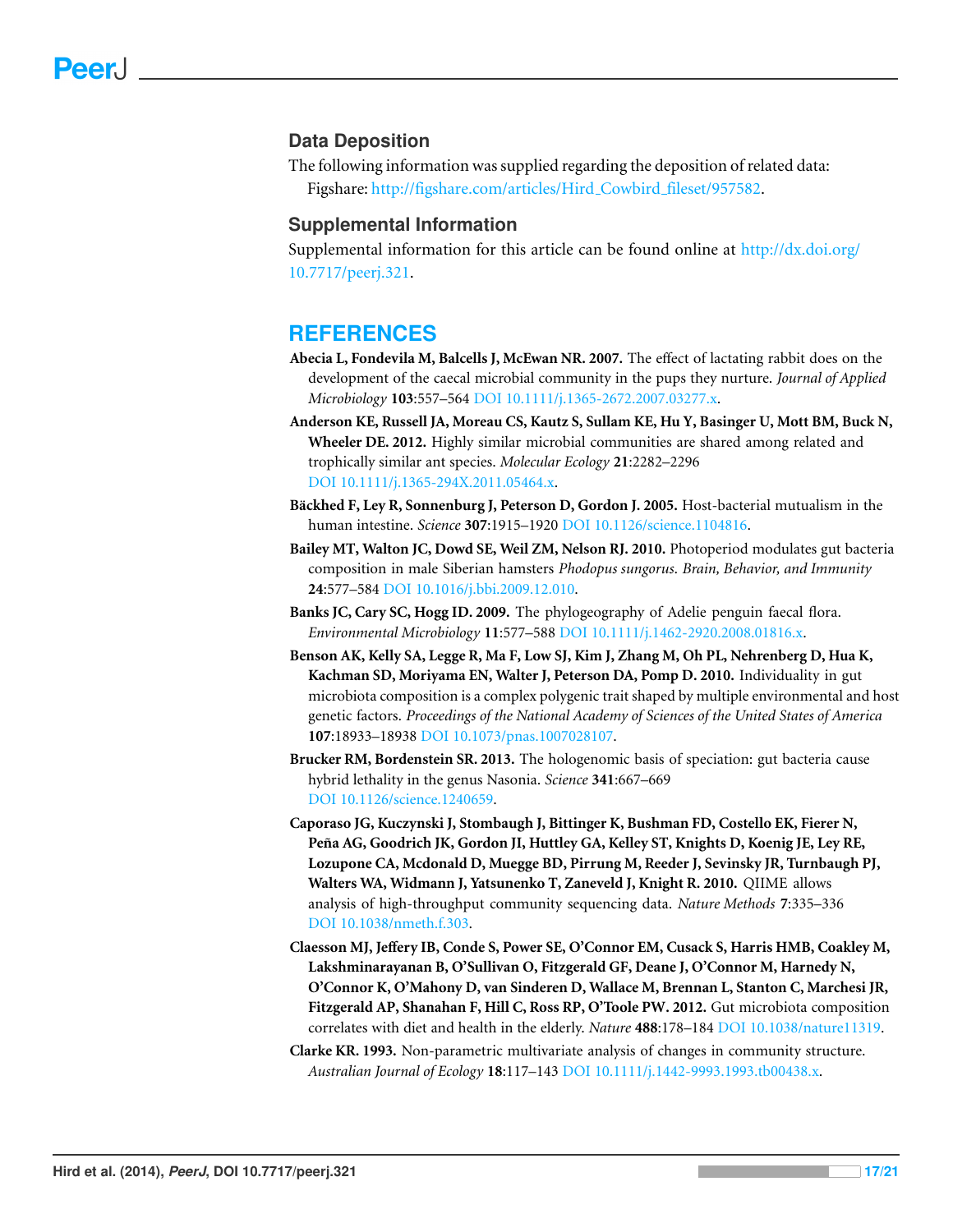- <span id="page-17-8"></span>**Clarridge III JE. 2004.** Impact of 16S rRNA gene sequence analysis for identification of bacteria on clinical microbiology and infectious diseases. *Clinical Microbiology Reviews* **17**:840–862 DOI [10.1128/CMR.17.4.840-862.2004.](http://dx.doi.org/10.1128/CMR.17.4.840-862.2004)
- <span id="page-17-9"></span>**Clemente JC, Ursell LK, Parfrey LW, Knight R. 2012.** The impact of the gut microbiota on human health: an integrative view. *Cell* **148**:1258–1270 DOI [10.1016/j.cell.2012.01.035.](http://dx.doi.org/10.1016/j.cell.2012.01.035)
- <span id="page-17-12"></span>**Colman DR, Toolson EC, Takacs-Vesbach CD. 2012.** Do diet and taxonomy influence insect gut bacterial communities? *Molecular Ecology* **21**:5124–5137 DOI [10.1111/j.1365-294X.2012.05752.x.](http://dx.doi.org/10.1111/j.1365-294X.2012.05752.x)
- <span id="page-17-0"></span>**Cook MI, Beissinger SR, Toranzos GA, Arendt WJ. 2005.** Incubation reduces microbial growth on eggshells and the opportunity for trans-shell infection. *Ecology Letters* **8**:532–537 DOI [10.1111/j.1461-0248.2005.00748.x.](http://dx.doi.org/10.1111/j.1461-0248.2005.00748.x)
- <span id="page-17-14"></span>**Dethlefsen L, Eckburg P, Bik E, Relman D. 2006.** Assembly of the human intestinal microbiota. *Trends in Ecology & Evolution* **21**:517–523 DOI [10.1016/j.tree.2006.06.013.](http://dx.doi.org/10.1016/j.tree.2006.06.013)
- <span id="page-17-3"></span>**Dewar ML, Arnould JPY, Dann P, Trathan P, Groscolas R, Smith S. 2013.** Interspecific variations in the gastrointestinal microbiota in penguins. *MicrobiologyOpen* **2**:195–204 DOI [10.1002/mbo3.66.](http://dx.doi.org/10.1002/mbo3.66)
- <span id="page-17-13"></span>**Dominguez-Bello MG, Blaser M. 2011.** The human microbiota as a marker for migrations of individuals and populations. *Annual Review of Anthropology* **40**:451–474 DOI [10.1146/annurev-anthro-081309-145711.](http://dx.doi.org/10.1146/annurev-anthro-081309-145711)
- <span id="page-17-10"></span>**Gloor GB, Hummelen R, Macklaim JM, Dickson RJ, Fernandes AD, MacPhee R, Reid G. 2010.** Microbiome profiling by illumina sequencing of combinatorial sequence-tagged PCR products. *PLoS ONE* **5(10)**:e15406 DOI [10.1371/journal.pone.0015406.](http://dx.doi.org/10.1371/journal.pone.0015406)
- <span id="page-17-5"></span>**Godoy-Vitorino F, Goldfarb KC, Brodie EL, Garcia-Amado MA, Michelangeli F, Dom´ınguez-Bello MG. 2010.** Developmental microbial ecology of the crop of the folivorous hoatzin. *The ISME Journal* **4**:611–620 DOI [10.1038/ismej.2009.147.](http://dx.doi.org/10.1038/ismej.2009.147)
- <span id="page-17-4"></span>Godoy-Vitorino F, Leal SJ, Díaz WA, Rosales J, Goldfarb KC, García-Amado MA, **Michelangeli F, Brodie EL, Dom´ınguez-Bello MG. 2012.** Differences in crop bacterial community structure between hoatzins from different geographical locations. *Research in Microbiology* **163**:211–220 DOI [10.1016/j.resmic.2012.01.001.](http://dx.doi.org/10.1016/j.resmic.2012.01.001)
- <span id="page-17-11"></span>**Goslee SC, Urban DL. 2007.** The ecodist package for dissimilarity-based analysis of ecological data. *Journal of Statistical Software* **22**:1–19.
- <span id="page-17-2"></span>**Gündüz E, Douglas AE. 2009.** Symbiotic bacteria enable insect to use a nutritionally inadequate diet. *Proceedings of the Royal Society B: Biological Sciences* **276**:987–991 DOI [10.1098/rspb.2008.1476.](http://dx.doi.org/10.1098/rspb.2008.1476)
- <span id="page-17-7"></span>**Hahn C, Reisen WK. 2011.** Heightened exposure to parasites favors the evolution of immunity in brood parasitic cowbirds. *Evolutionary Biology* **38**:214–224 DOI [10.1007/s11692-011-9112-0.](http://dx.doi.org/10.1007/s11692-011-9112-0)
- <span id="page-17-6"></span>**Hahn DC, Smith GW. 2011.** Life history trade-offs between longevity and immunity in the parasitic brown-headed Cowbird? *Open Evolution Journal* **5**:8–13 DOI [10.2174/1874404401105010008.](http://dx.doi.org/10.2174/1874404401105010008)
- <span id="page-17-1"></span>**Heijtz RD, Wang S, Anuar F, Qian Y, Bjorkholm B, Samuelsson A, Hibberd ML, Forssberg H, Pettersson S. 2011.** Normal gut microbiota modulates brain development and behavior. *Proceedings of the National Academy of Sciences of the United States of America* **108**:3047–3052 DOI [10.1073/pnas.1010529108.](http://dx.doi.org/10.1073/pnas.1010529108)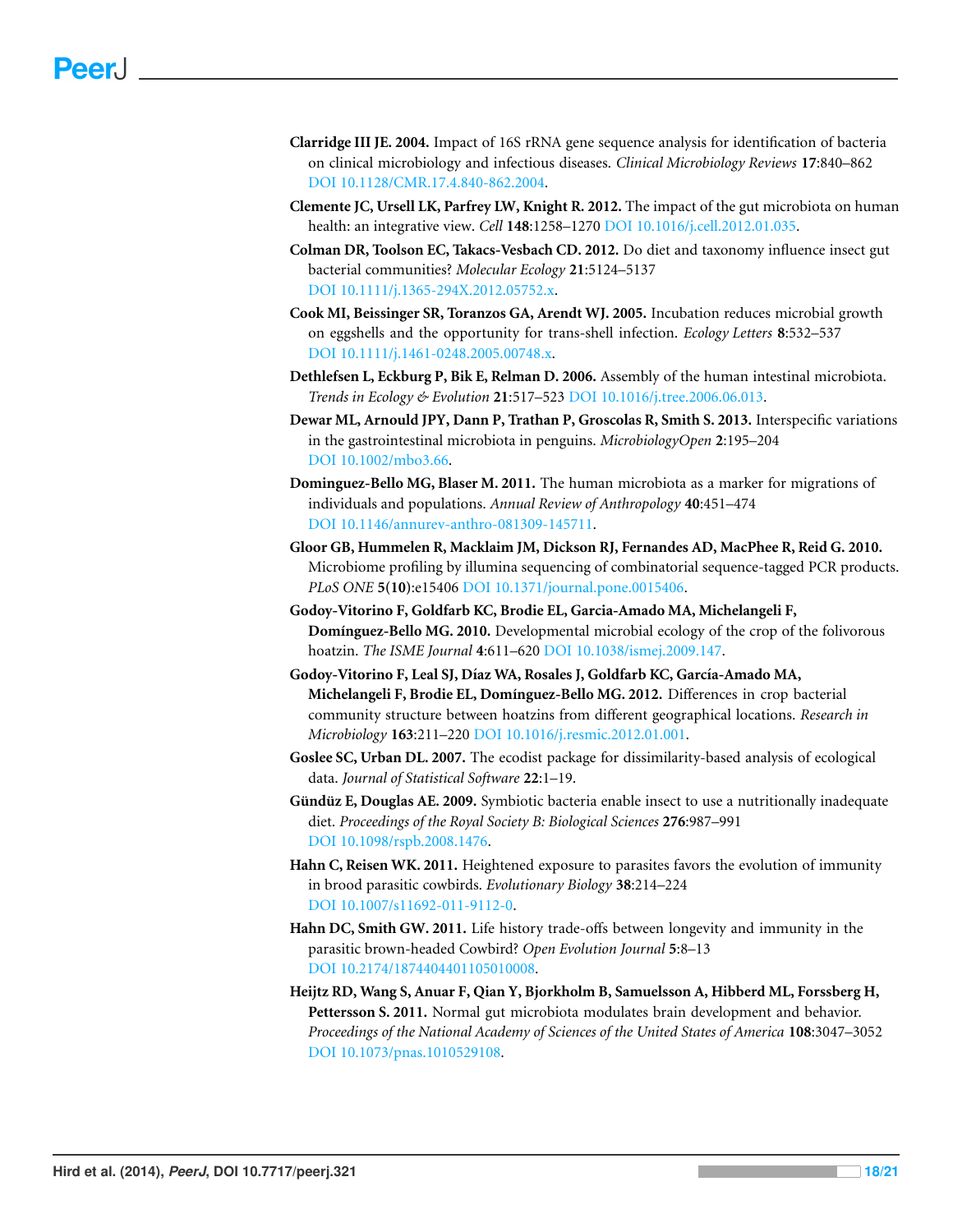- <span id="page-18-7"></span>**Huber T, Faulkner G, Hugenholtz P. 2004.** Bellerophon: a program to detect chimeric sequences in multiple sequence alignments. *Bioinformatics* **20**:2317–2319 DOI [10.1093/bioinformatics/bth226.](http://dx.doi.org/10.1093/bioinformatics/bth226)
- <span id="page-18-6"></span>**Kilner RM, Madden JR, Hauber ME. 2004.** Brood parasitic cowbird nestlings use host young to procure resources. *Science* **305**:877–879 DOI [10.1126/science.1098487.](http://dx.doi.org/10.1126/science.1098487)
- <span id="page-18-2"></span>**Klomp JE, Murphy MT, Smith SB, McKay JE, Ferrera I, Reysenbach AL. 2008.** Cloacal microbial communities of female spotted towhees Pipilo maculatus: microgeographic variation and individual sources of variability. *Journal of Avian Biology* **39**:530–538 DOI [10.1111/j.0908-8857.2008.04333.x.](http://dx.doi.org/10.1111/j.0908-8857.2008.04333.x)
- <span id="page-18-0"></span>**Kohl KD. 2012.** Diversity and function of the avian gut microbiota. *Journal of Comparative Physiology B* **182**:591–602 DOI [10.1007/s00360-012-0645-z.](http://dx.doi.org/10.1007/s00360-012-0645-z)
- <span id="page-18-14"></span>**Kozlovic D, Knapton R, Barlow J. 1996.** Unsuitability of the house finch as a host of the brown-headed Cowbird. *The Condor* **98**:253–258 DOI [10.2307/1369143.](http://dx.doi.org/10.2307/1369143)
- <span id="page-18-12"></span>**Kyle P, Kyle G. 1993.** An evaluation of the role of microbial flora in the salivary transfer technique for hand-rearing chimney swifts. *Wildlife Rehabilitation* **8**:65–71.
- <span id="page-18-13"></span>**Lee S, Sung J, Lee J, Ko GP. 2011.** A comparison of the gut microbiota of healthy adult twins living Korea and United States. *Applied and Environmental Microbiology* **77**:7433–7437 DOI [10.1128/AEM.05490-11.](http://dx.doi.org/10.1128/AEM.05490-11)
- <span id="page-18-10"></span>**Ley R, Hamady M, Lozupone C, Turnbaugh P, Ramey R, Bircher J, Schlegel M, Tucker T, Schrenzel M, Knight R. 2008.** Evolution of mammals and their gut microbes. *Science* **320**:1647–1651 DOI [10.1126/science.1155725.](http://dx.doi.org/10.1126/science.1155725)
- <span id="page-18-1"></span>**Ley R, Peterson D, Gordon J. 2006.** Ecological and evolutionary forces shaping microbial diversity in the human intestine. *Cell* **124**:837–848 DOI [10.1016/j.cell.2006.02.017.](http://dx.doi.org/10.1016/j.cell.2006.02.017)
- <span id="page-18-4"></span>**Lowther PE. 1993.** Brown-headed Cowbird (Molothrus ater). In: Poole A, ed. *The birds of North America*, vol. 47. Ithaca, New York: The Birds of North America Online.
- <span id="page-18-5"></span>**Lowther PE. 2013.** Lists of victims and hosts of the parasitic cowbirds (*Molothrus*). *Available at <http://fieldmuseum.org/explore/brood-parasitism-host-lists>*.
- <span id="page-18-8"></span>**Lozupone C, Knight R. 2005.** UniFrac: a new phylogenetic method for comparing microbial communities. *Applied and Environmental Microbiology* **71**:8228–8235 DOI [10.1128/AEM.71.12.8228-8235.2005.](http://dx.doi.org/10.1128/AEM.71.12.8228-8235.2005)
- <span id="page-18-16"></span>**Lozupone CA, Stombaugh JI, Gordon JI, Jansson JK, Knight R. 2012.** Diversity, stability and resilience of the human gut microbiota. *Nature* **489**:220–230 DOI [10.1038/nature11550.](http://dx.doi.org/10.1038/nature11550)
- <span id="page-18-3"></span>**Lucas FS, Heeb P. 2005.** Environmental factors shape cloacal bacterial assemblages in great tit Parus major and blue tit *P. caeruleus* nestlings. *Journal of Avian Biology* **36**:510–516 DOI [10.1111/j.0908-8857.2005.03479.x.](http://dx.doi.org/10.1111/j.0908-8857.2005.03479.x)
- <span id="page-18-9"></span>**McArdle BH, Anderson MJ. 2001.** Fitting multivariate models to community data: a comment on distance-based redundancy analysis. *Ecology* **82**:290–297 DOI [10.1890/0012-9658\(2001\)082\[0290:FMMTCD\]2.0.CO;2.](http://dx.doi.org/10.1890/0012-9658(2001)082[0290:FMMTCD]2.0.CO;2)
- <span id="page-18-15"></span>**Moreno J, Briones V, Merino S, Ballesteros C, Sanz JJ, Tomás G, Brittingham M. 2003.** Beneficial effects of cloacal bacteria on growth and fledging size in nestling pied flycatchers (Ficedula hypoleuca) in Spain. *Auk* **120**:784–790.
- <span id="page-18-11"></span>**Muegge B, Kuczynski J, Knights D, Clemente J, Gonzalez A, Fontana L, Henrissat B, Knight R, Gordon J. 2011.** Diet drives convergence in gut microbiome functions across mammalian phylogeny and within humans. *Science* **332**:970–974 DOI [10.1126/science.1198719.](http://dx.doi.org/10.1126/science.1198719)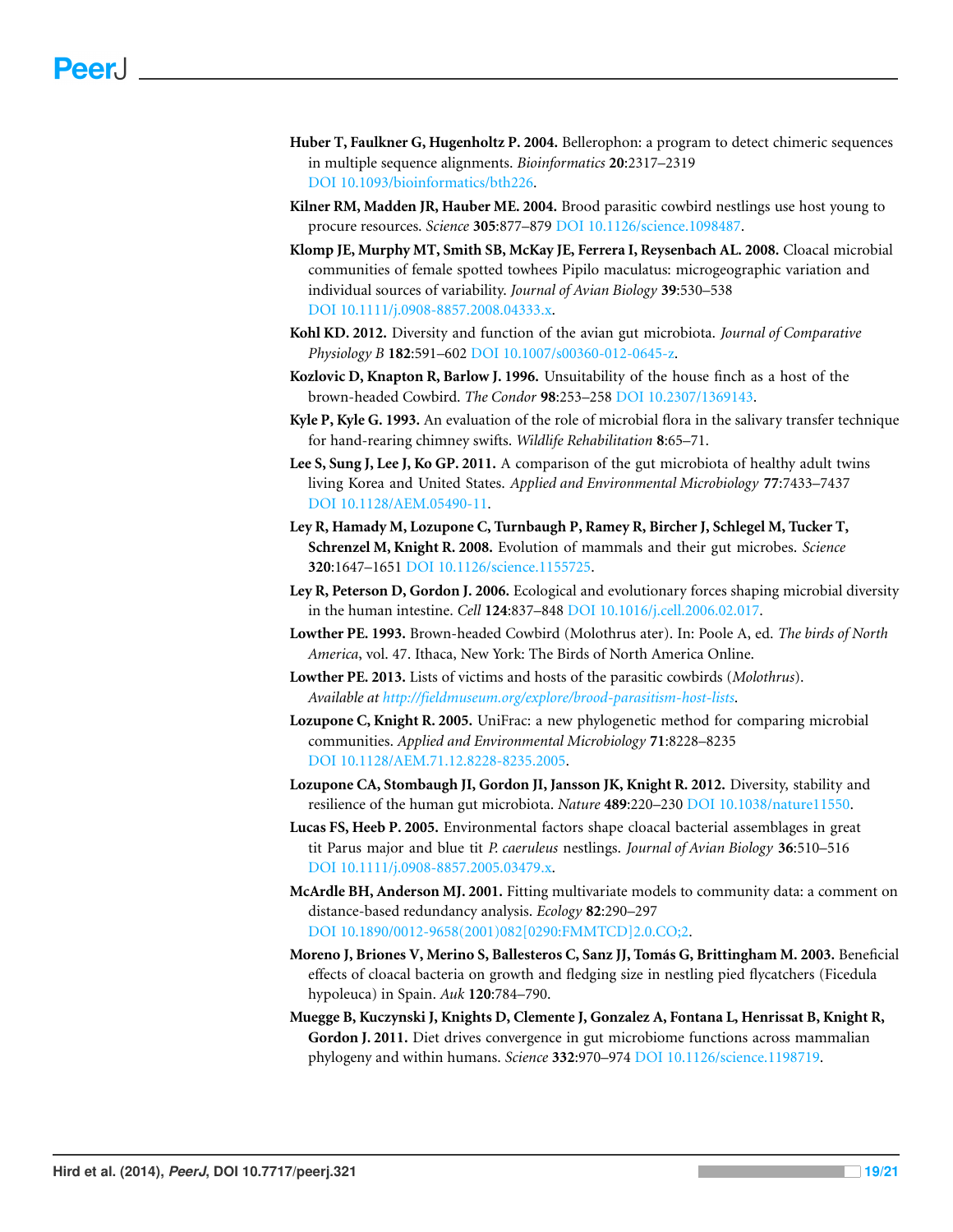- <span id="page-19-13"></span>**Ochman H, Worobey M, Kuo C-H, Ndjango J-BN, Peeters M, Hahn BH, Hugenholtz P. 2010.** Evolutionary relationships of wild hominids recapitulated by gut microbial communities. *PLoS Biology* **8**:e1000546 DOI [10.1371/journal.pbio.1000546.](http://dx.doi.org/10.1371/journal.pbio.1000546)
- <span id="page-19-10"></span>**Oksanen J, Blanchet FG, Kindt R, Legendre P, Minchin PR, O'Hara RB, Simpson GL, Solymos P, Stevens MHH, Wagner H. 2011.** *Vegan: community ecology package*, R package version 2.0-2. *Available at <http://CRAN.R-project.org/package=vegan>*.
- <span id="page-19-6"></span>**Ortega C. 1998.** *Cowbirds and other brood parasites*. Tucson: University of Arizona Press.
- <span id="page-19-3"></span>**Ortega C, Cruz A. 1992.** Differential growth patterns of nestling brown-headed cowbirds and yellow-headed blackbirds. *The Auk* **109**:368–376 DOI [10.2307/4088205.](http://dx.doi.org/10.2307/4088205)
- <span id="page-19-9"></span>Price MN, Dehal PS, Arkin AP. 2009. FastTree: computing large minimum-evolution trees with profiles instead of a distance matrix. *Molecular Biology and Evolution* **26**:1641–1650 DOI [10.1093/molbev/msp077.](http://dx.doi.org/10.1093/molbev/msp077)
- <span id="page-19-12"></span>**Quinn G, Keough M. 2002.** *Experimental design and data analysis for biologists*. Cambridge: Cambridge University Press.
- <span id="page-19-11"></span>**R Development Core Team. 2010.** R: a language for statistical computing. R Foundation for Statistical Computing, Vienna, Austria.
- <span id="page-19-0"></span>**Ruiz-Rodriguez M, Valdivia E, Soler JJ, Martin-Vivaldi M, Martin-Platero AM, Martinez-Bueno M. 2009a.** Symbiotic bacteria living in the hoopoe's uropygial gland prevent feather degradation. *Journal of Experimental Biology* **212**:3621–3626 DOI [10.1242/jeb.031336.](http://dx.doi.org/10.1242/jeb.031336)
- <span id="page-19-2"></span>**Ruiz-Rodriguez M, Lucas FS, Heeb P, Soler JJ. 2009b.** Differences in intestinal microbiota between avian brood parasites and their hosts. *Biological Journal of the Linnean Society* **96**:406–414 DOI [10.1111/j.1095-8312.2008.01127.x.](http://dx.doi.org/10.1111/j.1095-8312.2008.01127.x)
- <span id="page-19-8"></span>**Schloss PD, Handelsman J. 2005.** Introducing DOTUR, a computer program for defining operational taxonomic units and estimating species richness. *Applied and Environmental Microbiology* **71**:1501–1506 DOI [10.1128/AEM.71.3.1501-1506.2005.](http://dx.doi.org/10.1128/AEM.71.3.1501-1506.2005)
- <span id="page-19-7"></span>**Schloss PD, Westcott SL, Ryabin T, Hall JR, Hartmann M, Hollister EB, Lesniewski RA, Oakley BB, Parks DH, Robinson CJ, Sahl JW, Stres B, Thallinger GG, Van Horn DJ, Weber CF. 2009.** Introducing mothur: open-source, platform-independent, communitysupported software for describing and comparing microbial communities. *Applied and Environmental Microbiology* **75**:7537–7541 DOI [10.1128/AEM.01541-09.](http://dx.doi.org/10.1128/AEM.01541-09)
- <span id="page-19-14"></span>**Scupham A. 2007.** Succession in the intestinal microbiota of preadolescent turkeys. *FEMS Microbiology Ecology* **60**:136–147 DOI [10.1111/j.1574-6941.2006.00245.x.](http://dx.doi.org/10.1111/j.1574-6941.2006.00245.x)
- <span id="page-19-15"></span>**Scupham A. 2009.** Campylobacter colonization of the turkey intestine in the context of microbial community development. *Applied and Environmental Microbiology* **75**:3564–3571 DOI [10.1128/AEM.01409-08.](http://dx.doi.org/10.1128/AEM.01409-08)
- <span id="page-19-5"></span>**Sekirov I, Russell SL, Antunes LCM, Finlay BB. 2010.** Gut microbiota in health and disease. *Physiological Reviews* **90**:859–904 DOI [10.1152/physrev.00045.2009.](http://dx.doi.org/10.1152/physrev.00045.2009)
- <span id="page-19-1"></span>**Sharon G, Segal D, Ringo JM, Hefetz A, Zilber-Rosenberg I, Rosenberg E. 2010.** Commensal bacteria play a role in mating preference of Drosophila melanogaster. *Proceedings of the National Academy of Sciences of the United States of America* **107**:20051–20056 DOI [10.1073/pnas.1009906107.](http://dx.doi.org/10.1073/pnas.1009906107)
- <span id="page-19-4"></span>**Spaw CD, Rohwer S. 1987.** A comparative study of eggshell thickness in cowbirds and other passerines. *The Condor* **89**:307–318 DOI [10.2307/1368483.](http://dx.doi.org/10.2307/1368483)